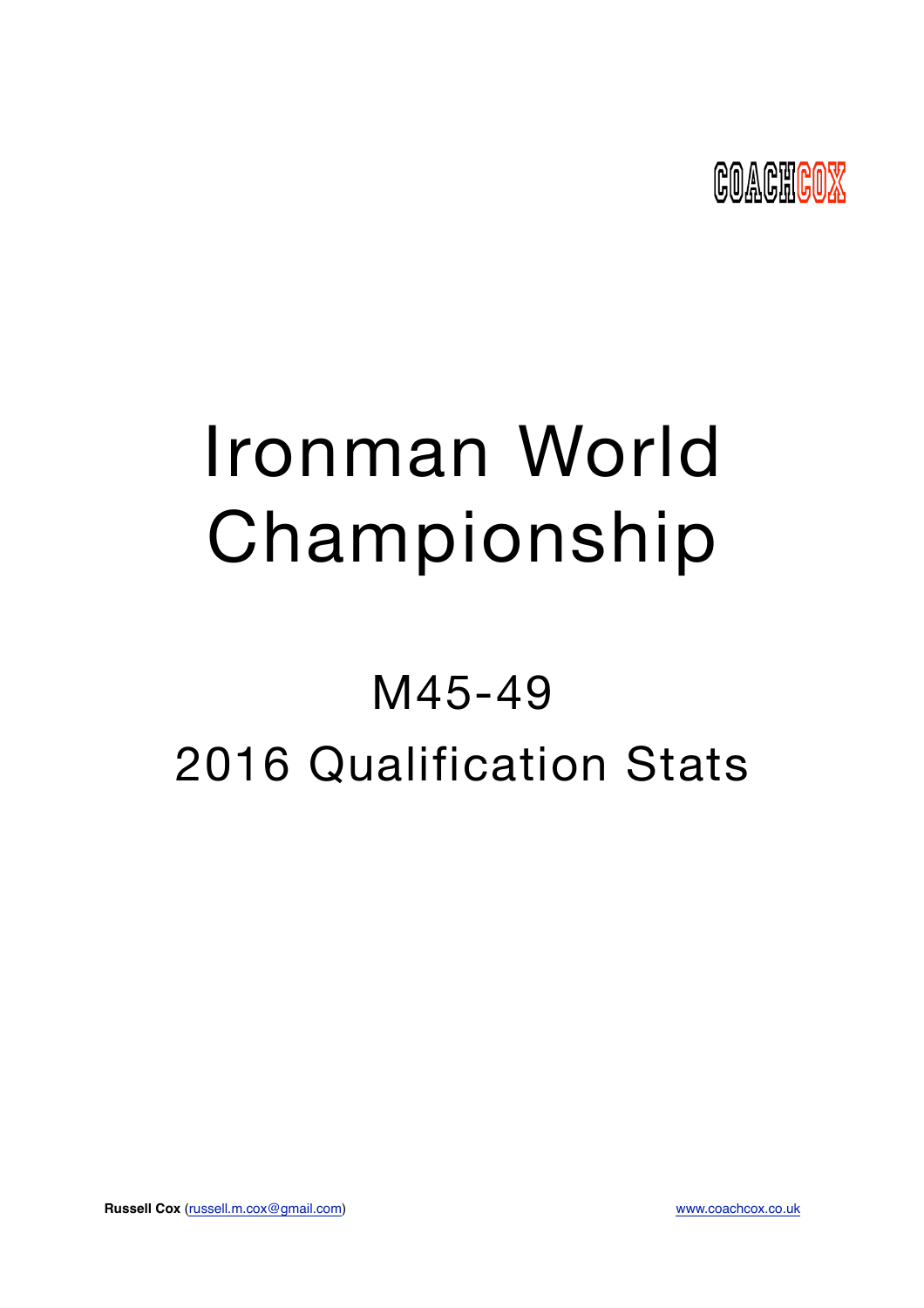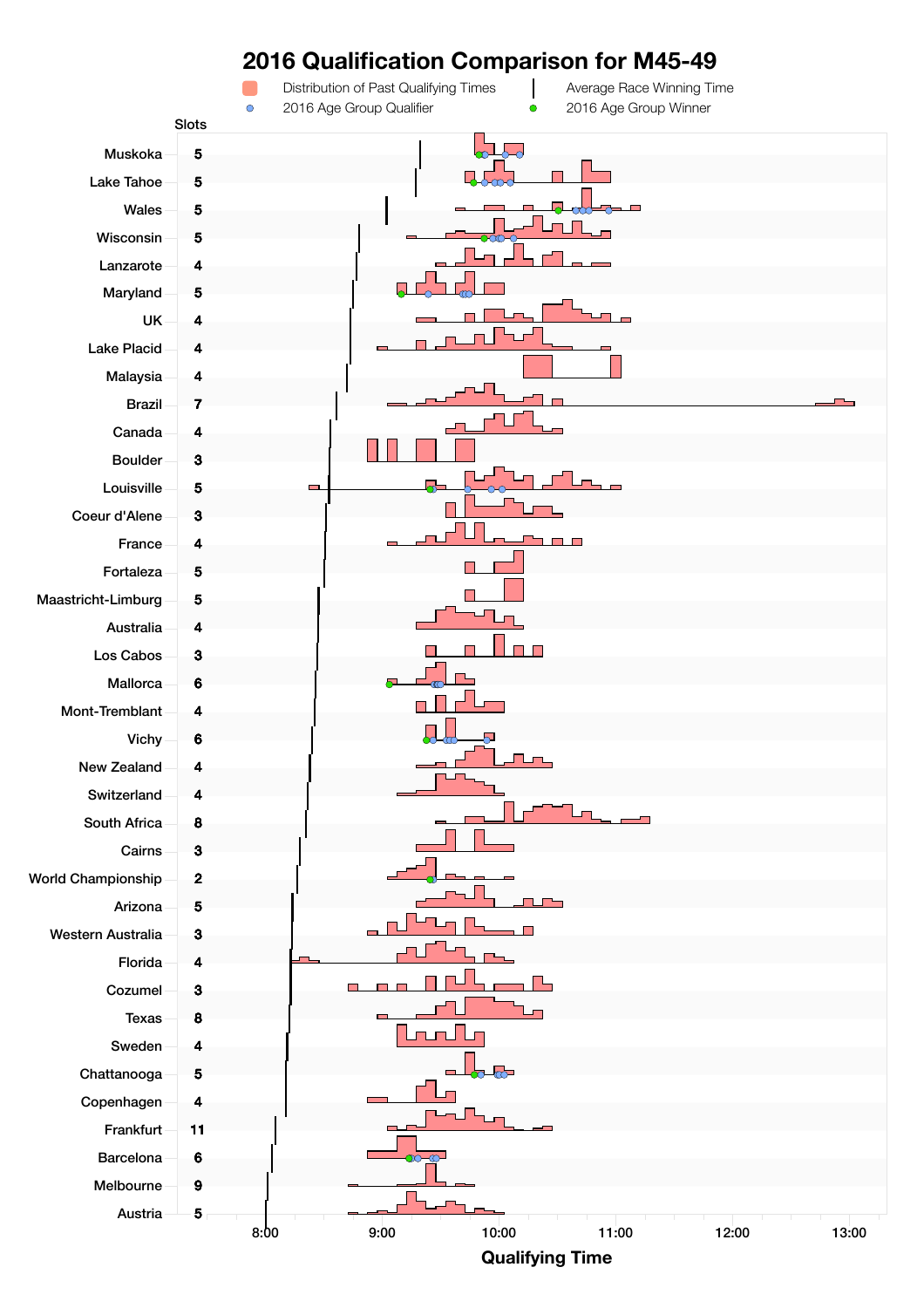## M45-49 Past Qualifying Times

## **Ironman Vichy (6 Kona Slots)**

| Year    | <b>Male Winning Time</b> | <b>Age Group Winning Time</b> | 6th Place Age Group Time |
|---------|--------------------------|-------------------------------|--------------------------|
| 2015    | 8:23:49                  | 9:22:41                       | 9:53:40                  |
| Average | 8:23:49                  | 9:22:41                       | 9:53:40                  |

## **Ironman Muskoka (5 Kona Slots)**

| Year    | <b>Male Winning Time</b> | <b>Age Group Winning Time</b> | 5th Place Age Group Time |
|---------|--------------------------|-------------------------------|--------------------------|
| 2015    | 9:19:28                  | 9:49:43                       | 10:10:33                 |
| Average | 9:19:28                  | 9:49:43                       | 10:10:33                 |

## **Ironman Wisconsin (5 Kona Slots)**

| Year    | <b>Male Winning Time</b> | <b>Age Group Winning Time</b> | 5th Place Age Group Time |
|---------|--------------------------|-------------------------------|--------------------------|
| 2003    | 8:55:26                  | 10:14:33                      | 10:54:16                 |
| 2004    | 8:52:33                  | 9:41:46                       | 10:41:28                 |
| 2005    | 9:01:34                  | 10:37:46                      | 10:55:19                 |
| 2006    | 9:07:24                  | 9:58:42                       | 10:39:37                 |
| 2007    | 8:52:49                  | 9:57:37                       | 10:19:33                 |
| 2008    | 8:43:29                  | 9:33:36                       | 10:23:51                 |
| 2009    | 8:45:19                  | 9:35:12                       | 10:21:32                 |
| 2010    | 8:38:32                  | 9:40:25                       | 10:28:07                 |
| 2011    | 8:45:18                  | 10:25:31                      | 10:40:46                 |
| 2012    | 8:32:51                  | 10:07:26                      | 10:19:04                 |
| 2013    | 8:40:15                  | 9:52:06                       | 10:20:22                 |
| 2014    | 8:31:20                  | 9:17:23                       | 10:30:20                 |
| 2015    | 8:59:59                  | 9:52:23                       | 10:07:27                 |
| Average | 8:48:13                  | 9:54:57                       | 10:30:54                 |

## **Ironman Wales (5 Kona Slots)**

| Year    | <b>Male Winning Time</b> | <b>Age Group Winning Time</b> | 5th Place Age Group Time |
|---------|--------------------------|-------------------------------|--------------------------|
| 2011    | 9:04:20                  | 10:44:14                      | 10:48:10                 |
| 2012    | 8:52:43                  | 9:40:17                       | 10:02:04                 |
| 2013    | 9:09:10                  | 10:16:03                      | 10:58:26                 |
| 2014    | 9:07:28                  | 10:13:42                      | 11:11:24                 |
| 2015    | 8:57:33                  | 10:30:28                      | 10:56:22                 |
| Average | 9:02:14                  | 10:16:56                      | 10:47:17                 |

## **Ironman Lake Tahoe (5 Kona Slots)**

| Year    | <b>Male Winning Time</b> | <b>Age Group Winning Time</b> | 5th Place Age Group Time |
|---------|--------------------------|-------------------------------|--------------------------|
| 2013    | 8:55:14                  | 10:30:13                      | 10:56:20                 |
| 2015    | 9:39:23                  | 9:46:56                       | 10:05:45                 |
| Average | 9:17:18                  | 10:08:34                      | 10:31:02                 |

## **Ironman Mallorca (6 Kona Slots)**

| Year    | <b>Male Winning Time</b> | <b>Age Group Winning Time</b> | 6th Place Age Group Time |
|---------|--------------------------|-------------------------------|--------------------------|
| 2014    | 8:34:02                  | 9:21:10                       | 9:43:42                  |
| 2015    | 8:17:22                  | 9:03:39                       | 9:29:55                  |
| Average | 8:25:42                  | 9:12:24                       | 9:36:48                  |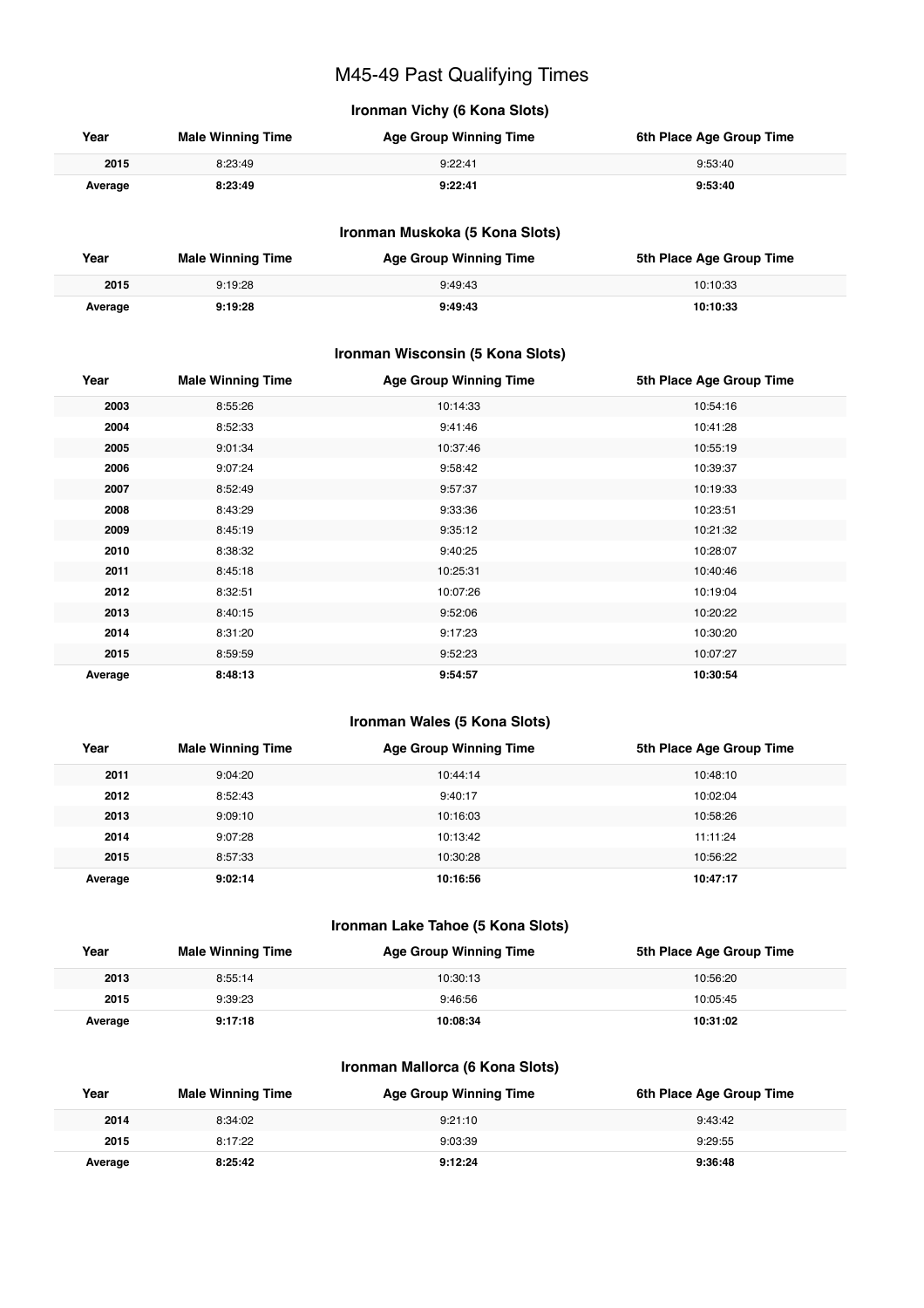## **Ironman Chattanooga (5 Kona Slots)**

| Year    | <b>Male Winning Time</b> | <b>Age Group Winning Time</b> | 5th Place Age Group Time |
|---------|--------------------------|-------------------------------|--------------------------|
| 2014    | 8:12:32                  | 9:35:44                       | 9:47:09                  |
| 2015    | 8:08:32                  | 9:47:17                       | 10:02:39                 |
| Average | 8:10:32                  | 9:41:30                       | 9:54:54                  |

## **Ironman Barcelona (6 Kona Slots)**

| Year    | <b>Male Winning Time</b> | <b>Age Group Winning Time</b> | 6th Place Age Group Time |
|---------|--------------------------|-------------------------------|--------------------------|
| 2014    | 8:04:13                  | 8:57:13                       | 9:10:17                  |
| 2015    | 8:02:20                  | 9:13:45                       | 9:27:44                  |
| Average | 8:03:16                  | 9:05:29                       | 9:19:00                  |

## **Ironman World Championship (2 Kona Slots)**

| Year    | <b>Male Winning Time</b> | <b>Age Group Winning Time</b> | 2nd Place Age Group Time |
|---------|--------------------------|-------------------------------|--------------------------|
| 2003    | 8:59:36                  | 9:12:09                       | 9:27:09                  |
| 2004    | 8:33:29                  | 9:49:42                       | 10:06:33                 |
| 2005    | 8:14:17                  | 9:11:56                       | 9:17:40                  |
| 2006    | 8:11:56                  | 9:14:15                       | 9:19:06                  |
| 2007    | 8:15:34                  | 9:19:02                       | 9:26:06                  |
| 2008    | 8:17:45                  | 9:33:06                       | 9:37:31                  |
| 2009    | 8:20:21                  | 9:11:24                       | 9:36:26                  |
| 2010    | 8:10:37                  | 9:18:21                       | 9:24:48                  |
| 2011    | 8:03:56                  | 9:12:43                       | 9:17:55                  |
| 2012    | 8:18:37                  | 9:17:22                       | 9:25:18                  |
| 2013    | 8:12:29                  | 9:02:51                       | 9:12:31                  |
| 2014    | 8:14:18                  | 9:22:59                       | 9:25:23                  |
| 2015    | 8:14:40                  | 9:24:34                       | 9:26:16                  |
| Average | 8:19:02                  | 9:19:15                       | 9:27:54                  |

## **Ironman Louisville (5 Kona Slots)**

| Year    | <b>Male Winning Time</b> | <b>Age Group Winning Time</b> | 5th Place Age Group Time |
|---------|--------------------------|-------------------------------|--------------------------|
| 2007    | 8:38:39                  | 10:09:18                      | 11:01:27                 |
| 2008    | 8:33:58                  | 9:46:54                       | 10:42:46                 |
| 2010    | 8:29:59                  | 9:48:14                       | 10:44:15                 |
| 2011    | 8:27:36                  | 9:31:11                       | 9:59:37                  |
| 2012    | 8:42:44                  | 10:15:18                      | 10:39:21                 |
| 2013    | 8:21:34                  | 9:57:49                       | 10:15:51                 |
| 2014    | 8:24:44                  | 8:24:44                       | 10:04:01                 |
| 2015    | 8:48:53                  | 9:24:33                       | 10:01:35                 |
| Average | 8:33:30                  | 9:39:45                       | 10:26:06                 |

## **Ironman Maryland (5 Kona Slots)**

| Year    | <b>Male Winning Time</b> | <b>Age Group Winning Time</b> | 5th Place Age Group Time |
|---------|--------------------------|-------------------------------|--------------------------|
| 2014    | 8:51:19                  | 9:19:16                       | 10:01:35                 |
| 2015    | 8:38:21                  | 9:09:47                       | 9:44:35                  |
| Average | 8:44:50                  | 9:14:31                       | 9:53:05                  |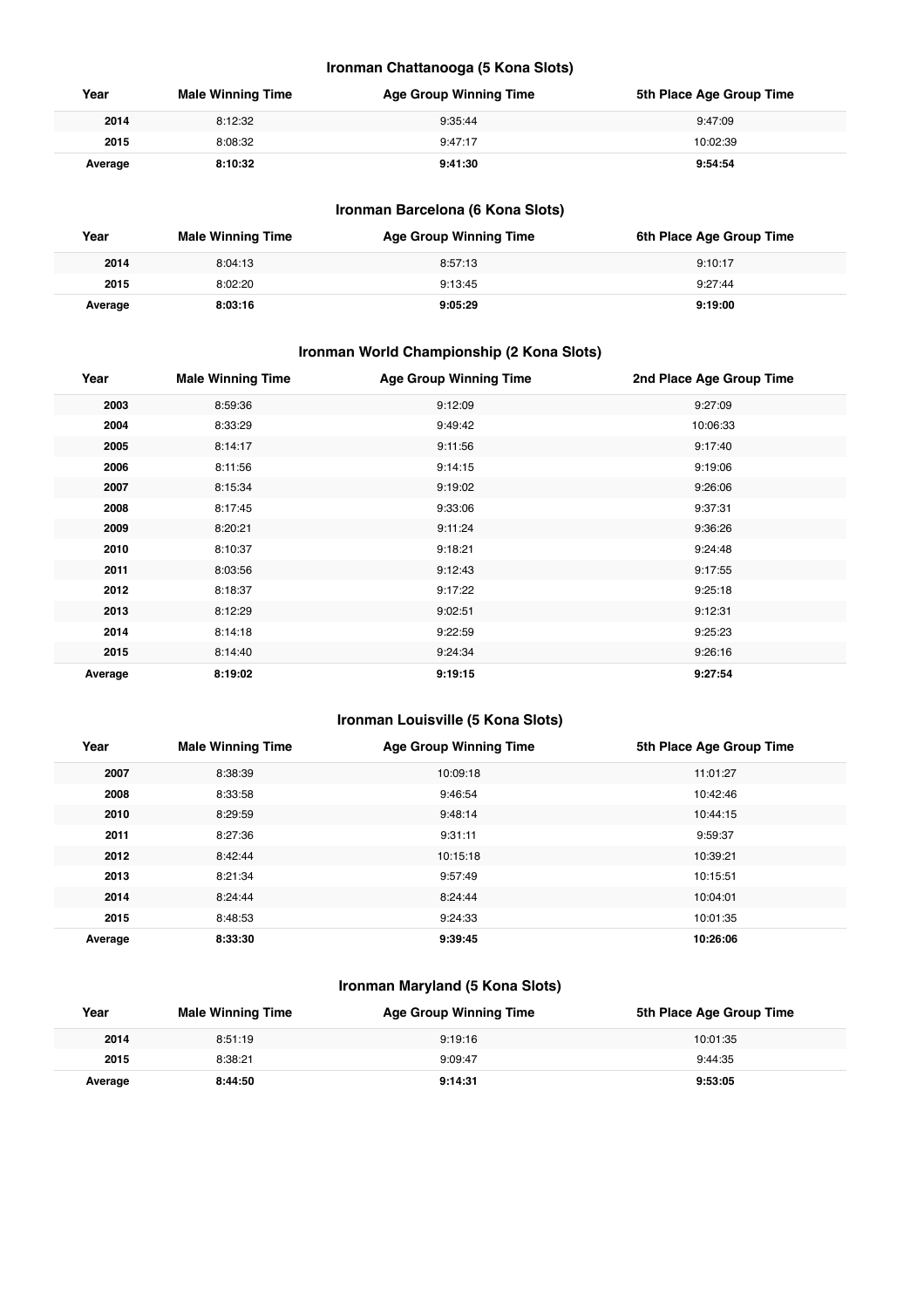## **Ironman Los Cabos (3 Kona Slots)**

| Year    | <b>Male Winning Time</b> | <b>Age Group Winning Time</b> | 3rd Place Age Group Time |
|---------|--------------------------|-------------------------------|--------------------------|
| 2013    | 8:26:48                  | 9:58:01                       | 10:18:04                 |
| 2014    | 8:26:15                  | 9:23:01                       | 10:01:29                 |
| Average | 8:26:31                  | 9:40:31                       | 10:09:46                 |

## **Ironman Florida (4 Kona Slots)**

| Year    | <b>Male Winning Time</b> | <b>Age Group Winning Time</b> | 4th Place Age Group Time |
|---------|--------------------------|-------------------------------|--------------------------|
| 2004    | 8:31:07                  | 9:08:51                       | 9:41:41                  |
| 2005    | 8:28:26                  | 9:27:50                       | 9:54:03                  |
| 2006    | 8:22:44                  | 9:54:24                       | 10:03:01                 |
| 2007    | 8:21:29                  | 9:24:57                       | 9:44:15                  |
| 2008    | 8:07:59                  | 9:14:38                       | 9:39:33                  |
| 2009    | 8:24:29                  | 9:11:49                       | 9:30:07                  |
| 2010    | 8:15:59                  | 9:25:58                       | 9:37:40                  |
| 2011    | 7:59:42                  | 9:33:52                       | 9:44:44                  |
| 2012    | 8:06:17                  | 9:12:37                       | 9:29:13                  |
| 2013    | 7:53:12                  | 9:15:57                       | 9:23:00                  |
| 2014    | 7:33:47                  | 8:13:42                       | 8:24:02                  |
| Average | 8:11:22                  | 9:16:46                       | 9:33:45                  |

## **Ironman Fortaleza (5 Kona Slots)**

| Year    | <b>Male Winning Time</b> | <b>Age Group Winning Time</b> | 5th Place Age Group Time |
|---------|--------------------------|-------------------------------|--------------------------|
| 2014    | 8:30:15                  | 9:43:58                       | 10:10:19                 |
| Average | 8:30:15                  | 9:43:58                       | 10:10:19                 |

## **Ironman Malaysia (4 Kona Slots)**

| Year    | <b>Male Winning Time</b> | <b>Age Group Winning Time</b> | 4th Place Age Group Time |
|---------|--------------------------|-------------------------------|--------------------------|
| 2014    | 8:41:53                  | 10:17:20                      | 10:59:13                 |
| Average | 8:41:53                  | 10:17:20                      | 10:59:13                 |

## **Ironman Arizona (5 Kona Slots)**

| Year    | <b>Male Winning Time</b> | <b>Age Group Winning Time</b> | 5th Place Age Group Time |
|---------|--------------------------|-------------------------------|--------------------------|
| 2005    | 8:25:42                  | 9:23:38                       | 10:27:42                 |
| 2006    | 8:20:56                  | 9:52:33                       | 10:20:34                 |
| 2007    | 8:21:14                  | 10:07:50                      | 10:30:06                 |
| 2008    | 8:14:16                  | 9:35:24                       | 9:52:20                  |
| 2009    | 8:14:16                  | 9:35:24                       | 9:52:20                  |
| 2010    | 8:13:35                  | 9:22:53                       | 9:48:38                  |
| 2011    | 8:07:16                  | 9:28:08                       | 9:44:31                  |
| 2012    | 8:03:13                  | 9:27:26                       | 9:39:36                  |
| 2013    | 8:02:00                  | 9:19:44                       | 9:33:21                  |
| 2014    | 7:55:48                  | 9:34:39                       | 9:52:44                  |
| Average | 8:11:49                  | 9:34:45                       | 9:58:11                  |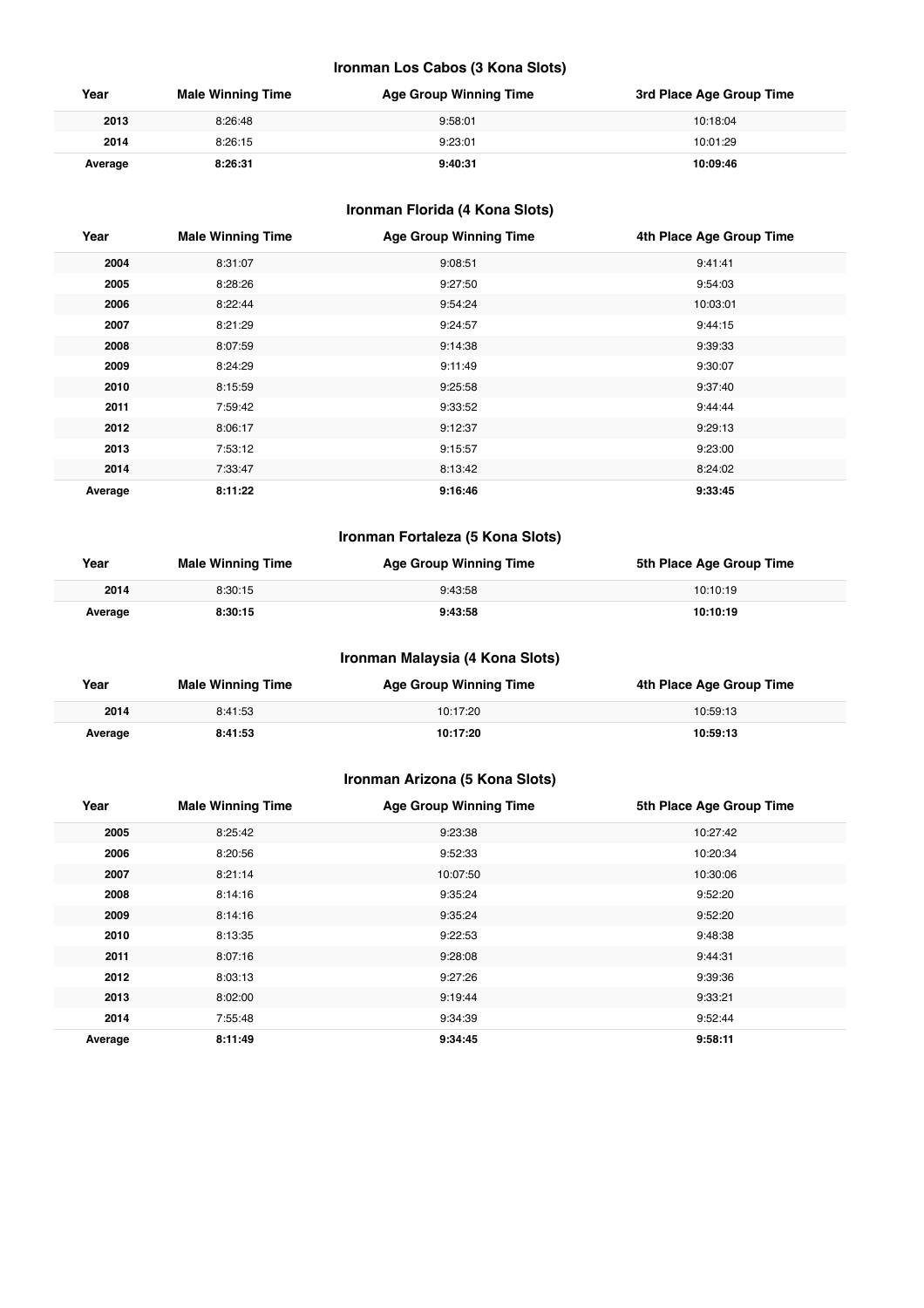## **Ironman Cozumel (3 Kona Slots)**

| Year    | <b>Male Winning Time</b> | <b>Age Group Winning Time</b> | 3rd Place Age Group Time |
|---------|--------------------------|-------------------------------|--------------------------|
| 2009    | 8:18:40                  | 10:04:18                      | 10:17:51                 |
| 2010    | 8:12:20                  | 9:25:45                       | 9:34:52                  |
| 2011    | 8:23:52                  | 9:34:30                       | 9:47:13                  |
| 2012    | 8:15:07                  | 9:42:15                       | 9:50:06                  |
| 2013    | 7:55:23                  | 8:45:25                       | 9:10:10                  |
| 2014    | 8:12:16                  | 10:02:16                      | 10:23:16                 |
| Average | 8:12:56                  | 9:35:44                       | 9:50:34                  |

## **Ironman Western Australia (3 Kona Slots)**

| Year    | <b>Male Winning Time</b> | <b>Age Group Winning Time</b> | 3rd Place Age Group Time |
|---------|--------------------------|-------------------------------|--------------------------|
| 2004    | 8:16:00                  | 10:00:33                      | 10:14:32                 |
| 2005    | 8:27:36                  | 9:34:43                       | 10:06:22                 |
| 2006    | 8:08:57                  | 9:08:43                       | 9:51:36                  |
| 2007    | 8:06:00                  | 8:55:10                       | 9:49:09                  |
| 2008    | 8:07:06                  | 9:07:08                       | 9:47:24                  |
| 2009    | 8:13:59                  | 9:16:29                       | 9:44:30                  |
| 2010    | 8:14:01                  | 9:04:02                       | 9:26:59                  |
| 2011    | 8:12:39                  | 9:14:10                       | 9:24:44                  |
| 2012    | 8:29:06                  | 9:33:50                       | 9:46:56                  |
| 2013    | 8:08:16                  | 9:22:13                       | 9:22:51                  |
| 2014    | 8:05:58                  | 9:14:31                       | 9:17:26                  |
| Average | 8:13:36                  | 9:19:13                       | 9:42:57                  |

## **Ironman New Zealand (4 Kona Slots)**

| Year    | <b>Male Winning Time</b> | <b>Age Group Winning Time</b> | 4th Place Age Group Time |
|---------|--------------------------|-------------------------------|--------------------------|
| 2003    | 8:22:04                  | 9:26:31                       | 10:23:28                 |
| 2004    | 8:30:29                  | 9:39:04                       | 10:14:09                 |
| 2005    | 8:20:14                  | 9:29:24                       | 10:24:11                 |
| 2007    | 8:26:33                  | 9:56:51                       | 10:22:06                 |
| 2008    | 8:24:49                  | 9:42:56                       | 10:12:19                 |
| 2009    | 8:18:04                  | 9:21:21                       | 10:00:27                 |
| 2010    | 8:21:52                  | 9:49:56                       | 10:08:52                 |
| 2011    | 8:31:07                  | 9:29:55                       | 9:47:25                  |
| 2013    | 8:15:35                  | 9:41:23                       | 9:51:49                  |
| 2014    | 8:17:33                  | 9:45:28                       | 10:08:33                 |
| 2015    | 8:22:13                  | 9:52:00                       | 9:55:21                  |
| Average | 8:22:46                  | 9:39:31                       | 10:08:03                 |

## **Ironman Melbourne (9 Kona Slots)**

| Year    | <b>Male Winning Time</b> | <b>Age Group Winning Time</b> | 9th Place Age Group Time |
|---------|--------------------------|-------------------------------|--------------------------|
| 2012    | 7:57:44                  | 9:10:04                       | 9:26:14                  |
| 2014    | 8:01:02                  | 8:47:22                       | 9:30:22                  |
| 2015    | 8:04:29                  | 9:12:39                       | 9:43:53                  |
| Average | 8:01:05                  | 9:03:21                       | 9:33:29                  |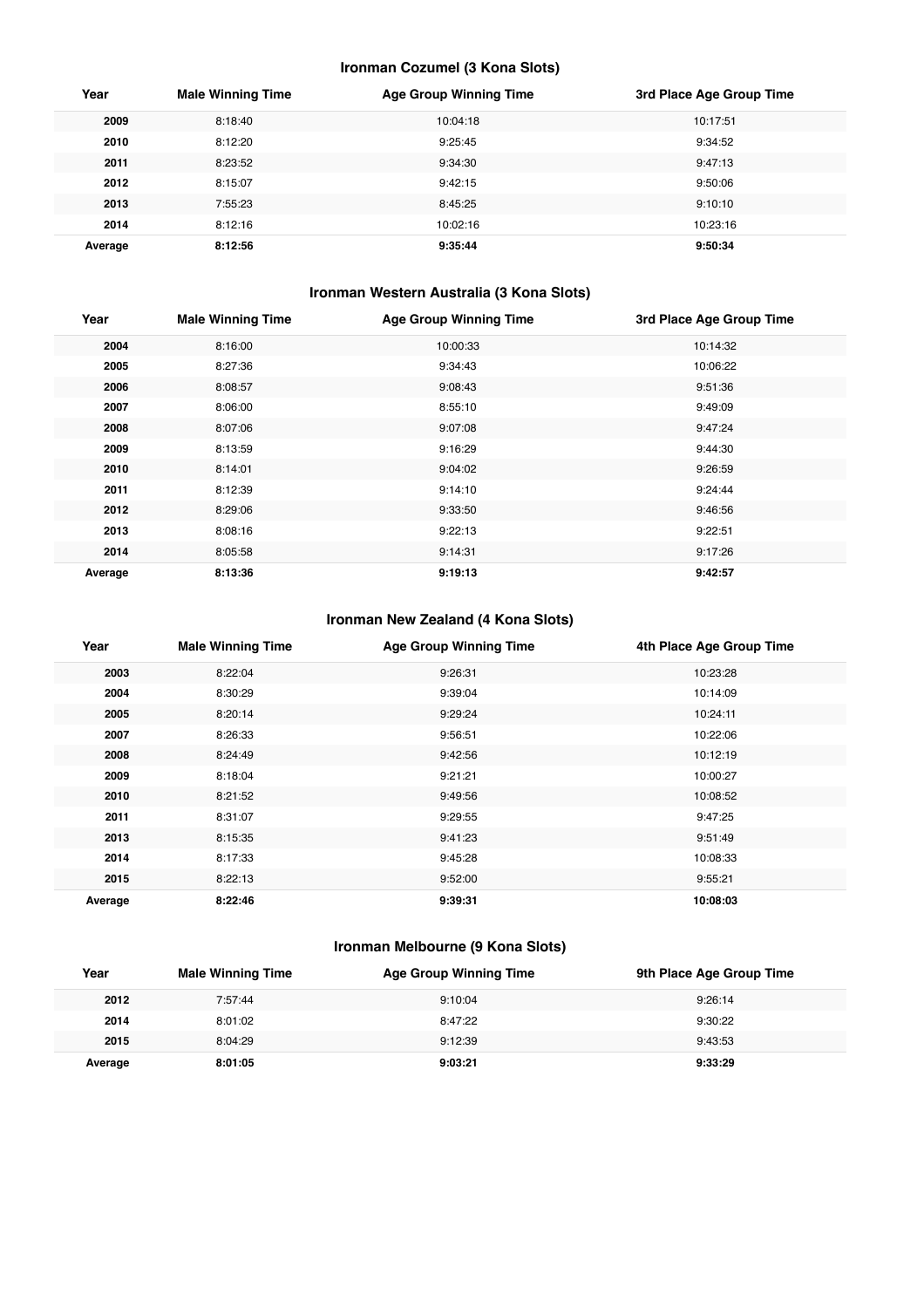## **Ironman South Africa (8 Kona Slots)**

| Year    | <b>Male Winning Time</b> | <b>Age Group Winning Time</b> | 8th Place Age Group Time |
|---------|--------------------------|-------------------------------|--------------------------|
| 2007    | 8:33:04                  | 10:24:01                      | 11:16:13                 |
| 2008    | 8:18:23                  | 9:48:45                       | 10:37:53                 |
| 2009    | 8:17:32                  | 9:50:28                       | 10:43:26                 |
| 2010    | 8:23:28                  | 9:43:00                       | 10:37:24                 |
| 2011    | 8:05:36                  | 10:04:50                      | 10:46:20                 |
| 2012    | 8:34:45                  | 10:20:27                      | 11:10:34                 |
| 2013    | 8:11:24                  | 9:28:43                       | 10:13:21                 |
| 2014    | 8:26:07                  | 10:18:59                      | 10:44:09                 |
| 2015    | 8:16:35                  | 9:43:33                       | 10:24:12                 |
| Average | 8:20:46                  | 9:58:05                       | 10:43:43                 |

## **Ironman Australia (4 Kona Slots)**

| Year    | <b>Male Winning Time</b> | <b>Age Group Winning Time</b> | 4th Place Age Group Time |
|---------|--------------------------|-------------------------------|--------------------------|
| 2005    | 8:25:44                  | 9:29:59                       | 9:42:52                  |
| 2006    | 8:20:42                  | 9:19:27                       | 10:04:01                 |
| 2007    | 8:21:49                  | 9:42:17                       | 9:57:16                  |
| 2008    | 8:31:33                  | 9:29:14                       | 9:45:09                  |
| 2009    | 8:24:53                  | 9:26:38                       | 9:33:14                  |
| 2010    | 8:23:54                  | 9:52:04                       | 10:06:52                 |
| 2011    | 8:29:28                  | 9:22:21                       | 10:07:49                 |
| 2012    | 8:17:38                  | 9:40:50                       | 10:02:28                 |
| 2013    | 8:30:23                  | 9:25:42                       | 9:56:33                  |
| 2014    | 8:35:18                  | 9:34:58                       | 9:45:14                  |
| 2015    | 8:35:53                  | 9:29:01                       | 9:54:08                  |
| Average | 8:27:01                  | 9:32:02                       | 9:54:08                  |

## **Ironman Texas (8 Kona Slots)**

| Year    | <b>Male Winning Time</b> | <b>Age Group Winning Time</b> | 8th Place Age Group Time |
|---------|--------------------------|-------------------------------|--------------------------|
| 2011    | 8:08:20                  | 9:29:04                       | 10:12:56                 |
| 2012    | 8:10:44                  | 9:35:39                       | 10:21:56                 |
| 2013    | 8:25:06                  | 9:36:52                       | 10:20:57                 |
| 2014    | 8:09:37                  | 8:59:52                       | 9:55:49                  |
| 2015    | 8:07:03                  | 9:36:28                       | 10:05:03                 |
| Average | 8:12:10                  | 9:27:35                       | 10:11:20                 |

## **Ironman Lanzarote (4 Kona Slots)**

| Year    | <b>Male Winning Time</b> | <b>Age Group Winning Time</b> | 4th Place Age Group Time |
|---------|--------------------------|-------------------------------|--------------------------|
| 2008    | 8:59:37                  | 10:16:29                      | 10:52:38                 |
| 2009    | 8:54:03                  | 9:46:26                       | 10:29:10                 |
| 2010    | 8:37:42                  | 9:47:09                       | 10:15:52                 |
| 2011    | 8:30:34                  | 9:38:10                       | 10:04:39                 |
| 2012    | 8:44:39                  | 9:30:34                       | 9:55:44                  |
| 2013    | 8:42:40                  | 9:42:35                       | 10:10:38                 |
| 2014    | 8:47:39                  | 10:06:01                      | 10:12:25                 |
| 2015    | 8:56:49                  | 10:26:22                      | 10:30:10                 |
| Average | 8:46:42                  | 9:54:13                       | 10:18:54                 |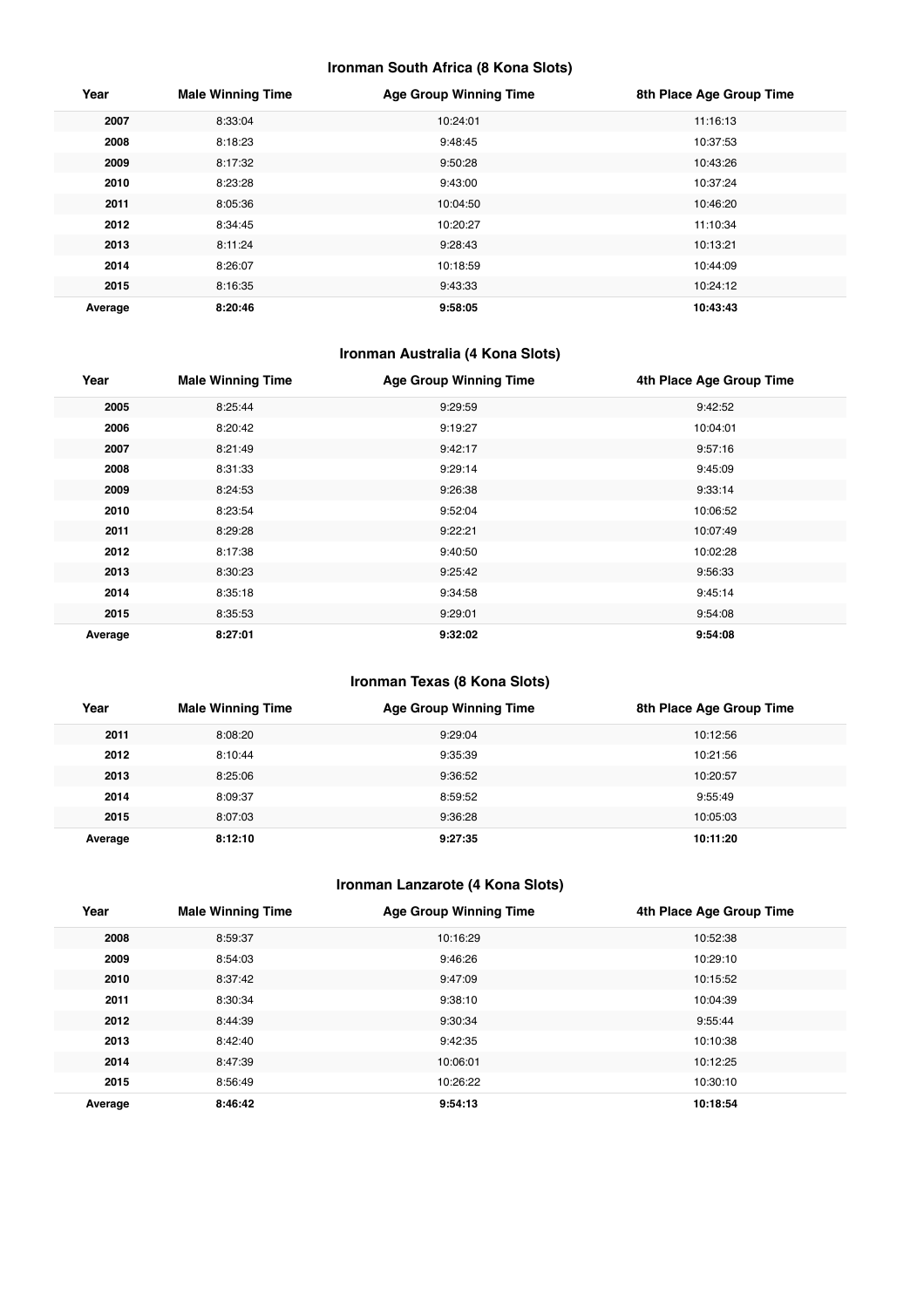## **Ironman Brazil (7 Kona Slots)**

| Year    | <b>Male Winning Time</b> | <b>Age Group Winning Time</b> | 7th Place Age Group Time |
|---------|--------------------------|-------------------------------|--------------------------|
| 2006    | 8:15:18                  | 9:58:08                       | 10:31:32                 |
| 2007    | 8:21:09                  | 9:53:04                       | 10:21:19                 |
| 2008    | 8:28:24                  | 10:01:30                      | 10:19:54                 |
| 2009    | 8:13:39                  | 9:09:37                       | 9:57:54                  |
| 2010    | 8:07:39                  | 9:25:51                       | 9:55:55                  |
| 2011    | 12:14:21                 | 12:46:15                      | 13:01:42                 |
| 2012    | 8:22:40                  | 9:27:32                       | 9:59:50                  |
| 2013    | 8:01:32                  | 9:06:18                       | 9:50:37                  |
| 2014    | 8:07:52                  | 9:34:53                       | 9:54:30                  |
| 2015    | 7:53:44                  | 9:20:46                       | 9:44:27                  |
| Average | 8:36:37                  | 9:52:23                       | 10:21:46                 |

## **Ironman France (4 Kona Slots)**

| Year    | <b>Male Winning Time</b> | <b>Age Group Winning Time</b> | 4th Place Age Group Time |
|---------|--------------------------|-------------------------------|--------------------------|
| 2005    | 8:49:06                  | 10:00:22                      | 10:20:05                 |
| 2006    | 8:33:55                  | 10:09:40                      | 10:41:33                 |
| 2007    | 8:38:45                  | 9:56:31                       | 10:30:30                 |
| 2008    | 8:34:18                  | 9:34:20                       | 10:15:31                 |
| 2009    | 8:30:06                  | 9:41:42                       | 9:50:09                  |
| 2011    | 8:28:30                  | 9:41:43                       | 9:50:04                  |
| 2012    | 8:21:51                  | 9:33:25                       | 9:44:21                  |
| 2013    | 8:08:59                  | 9:07:19                       | 9:33:04                  |
| 2014    | 8:33:22                  | 9:20:09                       | 9:40:02                  |
| 2015    | 8:27:32                  | 9:32:03                       | 9:46:38                  |
| Average | 8:30:38                  | 9:39:43                       | 10:01:11                 |

## **Ironman Cairns (3 Kona Slots)**

| Year    | <b>Male Winning Time</b> | <b>Age Group Winning Time</b> | 3rd Place Age Group Time |
|---------|--------------------------|-------------------------------|--------------------------|
| 2012    | 8:15:04                  | 9:50:23                       | 9:59:05                  |
| 2013    | 8:17:43                  | 9:50:57                       | 10:04:30                 |
| 2014    | 8:20:15                  | 9:18:23                       | 9:32:31                  |
| 2015    | 8:18:01                  | 9:31:48                       | 9:37:01                  |
| Average | 8:17:45                  | 9:37:52                       | 9:48:16                  |

## **Ironman Austria (5 Kona Slots)**

| Year    | <b>Male Winning Time</b> | <b>Age Group Winning Time</b> | 5th Place Age Group Time |
|---------|--------------------------|-------------------------------|--------------------------|
| 2005    | 8:14:37                  | 9:33:08                       | 9:59:24                  |
| 2006    | 8:07:59                  | 9:27:17                       | 9:40:45                  |
| 2007    | 8:06:39                  | 9:26:40                       | 9:52:06                  |
| 2008    | 8:06:11                  | 9:15:47                       | 9:19:12                  |
| 2009    | 8:01:38                  | 9:21:48                       | 9:40:53                  |
| 2010    | 7:52:05                  | 9:07:53                       | 9:19:17                  |
| 2011    | 7:45:58                  | 8:59:59                       | 9:15:59                  |
| 2012    | 8:11:31                  | 9:25:28                       | 9:45:40                  |
| 2013    | 7:59:51                  | 9:09:47                       | 9:21:16                  |
| 2014    | 7:48:43                  | 8:42:38                       | 9:17:27                  |
| 2015    | 7:48:45                  | 9:08:09                       | 9:30:13                  |
| Average | 8:00:21                  | 9:14:24                       | 9:32:55                  |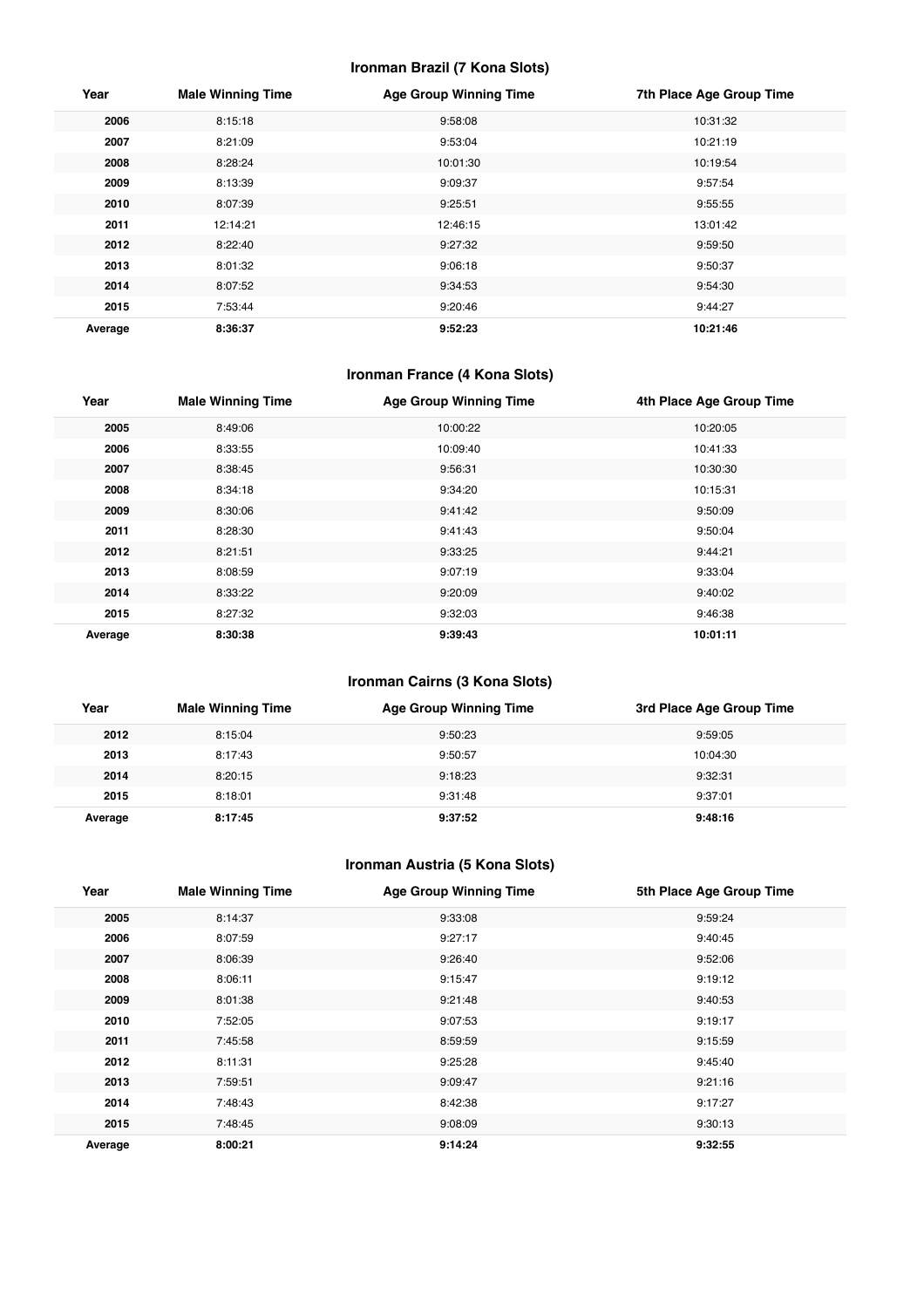## **Ironman Frankfurt (11 Kona Slots)**

| Year    | <b>Male Winning Time</b> | <b>Age Group Winning Time</b> | 11th Place Age Group Time |
|---------|--------------------------|-------------------------------|---------------------------|
| 2003    | 8:12:29                  | 9:17:04                       | 10:05:14                  |
| 2005    | 8:20:50                  | 9:32:18                       | 10:01:59                  |
| 2006    | 8:13:39                  | 9:56:56                       | 10:27:16                  |
| 2007    | 8:09:15                  | 9:25:11                       | 9:55:50                   |
| 2008    | 7:59:55                  | 9:17:22                       | 9:43:00                   |
| 2009    | 7:59:15                  | 9:22:37                       | 9:43:58                   |
| 2010    | 8:05:15                  | 9:22:44                       | 9:54:37                   |
| 2011    | 8:13:50                  | 9:23:42                       | 9:39:45                   |
| 2012    | 8:03:31                  | 9:26:46                       | 9:47:35                   |
| 2013    | 7:59:58                  | 9:02:53                       | 9:33:59                   |
| 2014    | 7:55:14                  | 9:02:50                       | 9:33:40                   |
| 2015    | 7:49:48                  | 9:43:23                       | 9:59:59                   |
| Average | 8:05:14                  | 9:24:28                       | 9:52:14                   |

## **Ironman UK (4 Kona Slots)**

| Year    | <b>Male Winning Time</b> | <b>Age Group Winning Time</b> | 4th Place Age Group Time |
|---------|--------------------------|-------------------------------|--------------------------|
| 2007    | 8:35:57                  | 9:18:14                       | 10:44:29                 |
| 2008    | 8:53:58                  | 9:47:16                       | 10:51:40                 |
| 2009    | 8:45:51                  | 10:29:22                      | 11:03:14                 |
| 2010    | 8:40:17                  | 9:44:30                       | 10:26:45                 |
| 2011    | 8:24:33                  | 9:24:20                       | 10:03:40                 |
| 2012    | 8:55:11                  | 9:54:02                       | 10:53:28                 |
| 2013    | 8:45:48                  | 9:58:26                       | 10:28:56                 |
| 2014    | 8:44:10                  | 9:58:57                       | 10:35:58                 |
| 2015    | 8:46:37                  | 10:10:26                      | 10:39:08                 |
| Average | 8:43:35                  | 9:51:43                       | 10:38:35                 |

## **Ironman Lake Placid (4 Kona Slots)**

| Year    | <b>Male Winning Time</b> | <b>Age Group Winning Time</b> | 4th Place Age Group Time |
|---------|--------------------------|-------------------------------|--------------------------|
| 2002    | 8:39:19                  | 9:35:08                       | 9:47:46                  |
| 2003    | 8:46:15                  | 10:03:26                      | 10:52:38                 |
| 2004    | 8:23:12                  | 9:44:21                       | 10:20:40                 |
| 2006    | 8:38:18                  | 10:06:06                      | 10:18:55                 |
| 2007    | 9:16:02                  | 9:50:31                       | 10:27:58                 |
| 2008    | 8:43:32                  | 10:10:28                      | 10:18:00                 |
| 2009    | 8:36:37                  | 9:59:32                       | 10:18:55                 |
| 2010    | 8:39:34                  | 9:51:32                       | 10:05:31                 |
| 2011    | 8:25:15                  | 9:58:49                       | 10:19:54                 |
| 2012    | 8:25:07                  | 9:39:19                       | 9:59:03                  |
| 2013    | 8:43:29                  | 9:30:14                       | 9:50:23                  |
| 2014    | 8:38:43                  | 8:58:40                       | 9:20:53                  |
| 2015    | 9:31:09                  | 9:37:14                       | 10:19:48                 |
| Average | 8:43:34                  | 9:46:33                       | 10:10:48                 |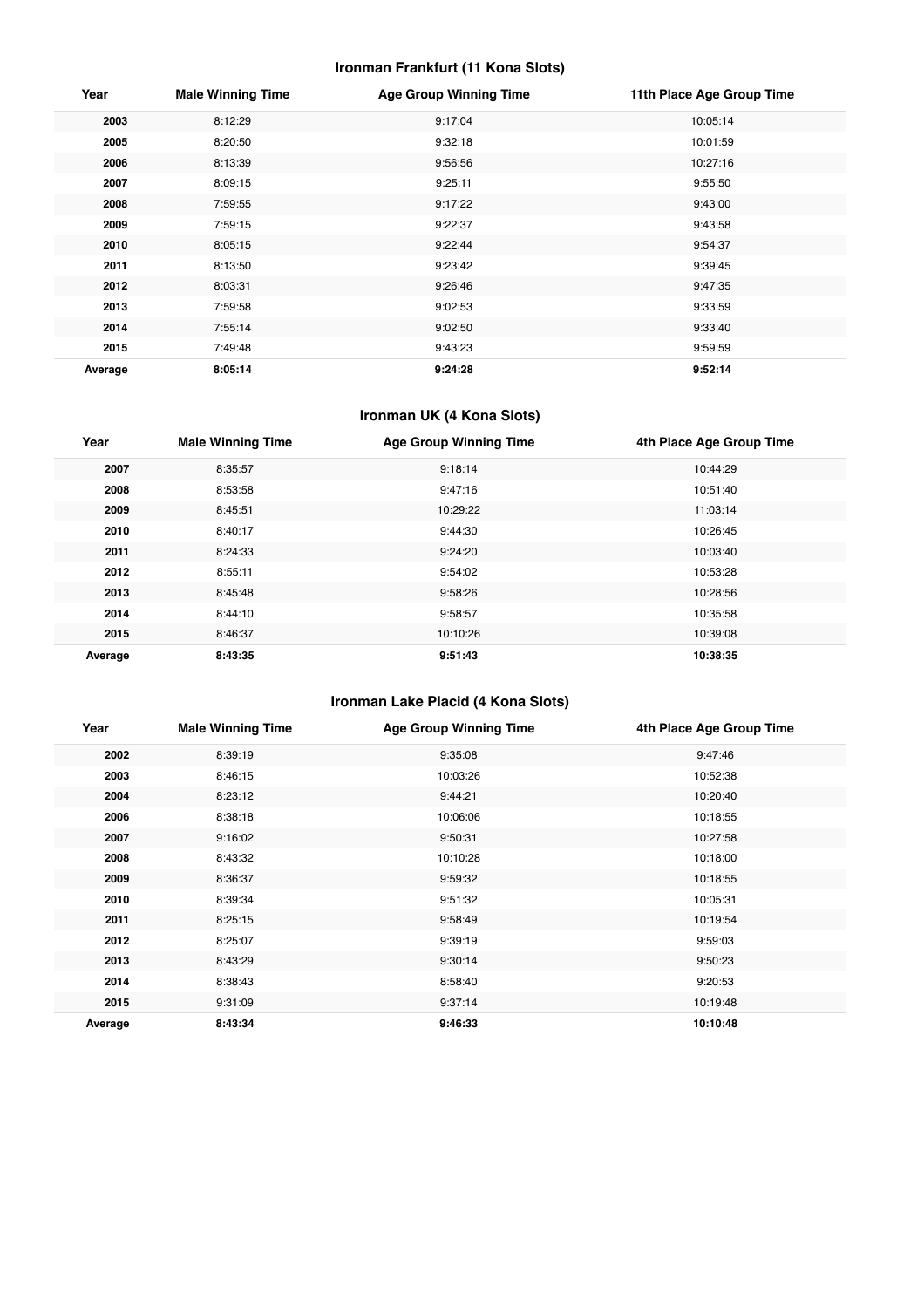## **Ironman Switzerland (4 Kona Slots)**

| Year    | <b>Male Winning Time</b> | <b>Age Group Winning Time</b> | 4th Place Age Group Time |
|---------|--------------------------|-------------------------------|--------------------------|
| 2005    | 8:21:50                  | 9:29:29                       | 9:54:32                  |
| 2006    | 8:16:50                  | 9:36:04                       | 9:49:51                  |
| 2007    | 8:25:00                  | 9:22:39                       | 9:50:44                  |
| 2008    | 8:16:05                  | 9:28:05                       | 9:40:10                  |
| 2009    | 8:20:00                  | 9:12:57                       | 9:29:05                  |
| 2010    | 8:12:40                  | 9:31:13                       | 9:40:13                  |
| 2011    | 8:19:51                  | 9:33:36                       | 9:44:20                  |
| 2012    | 8:17:13                  | 9:18:20                       | 9:49:31                  |
| 2013    | 8:33:39                  | 9:39:52                       | 10:02:13                 |
| 2014    | 8:33:02                  | 9:10:45                       | 9:34:58                  |
| 2015    | 8:21:19                  | 9:17:48                       | 9:45:51                  |
| Average | 8:21:35                  | 9:25:31                       | 9:45:35                  |

## **Ironman Canada (4 Kona Slots)**

| Year    | <b>Male Winning Time</b> | <b>Age Group Winning Time</b> | 4th Place Age Group Time |
|---------|--------------------------|-------------------------------|--------------------------|
| 2004    | 8:28:06                  | 10:01:49                      | 10:31:49                 |
| 2005    | 8:33:32                  | 10:14:34                      | 10:30:18                 |
| 2006    | 8:33:58                  | 9:34:04                       | 10:12:59                 |
| 2007    | 8:32:45                  | 9:34:01                       | 10:00:47                 |
| 2008    | 8:30:12                  | 9:53:52                       | 10:12:58                 |
| 2009    | 8:25:13                  | 9:53:23                       | 10:09:07                 |
| 2010    | 8:32:28                  | 9:40:47                       | 10:01:44                 |
| 2011    | 8:28:09                  | 10:11:16                      | 10:15:11                 |
| 2012    | 8:48:30                  | 9:41:06                       | 9:53:08                  |
| 2013    | 8:39:33                  | 9:46:28                       | 10:01:01                 |
| 2014    | 8:16:10                  | 10:09:14                      | 10:19:04                 |
| 2015    | 8:49:46                  | 9:57:43                       | 10:17:08                 |
| Average | 8:33:11                  | 9:53:11                       | 10:12:06                 |

## **Ironman Maastricht-Limburg (5 Kona Slots)**

| Year    | <b>Male Winning Time</b> | <b>Age Group Winning Time</b> | 5th Place Age Group Time |
|---------|--------------------------|-------------------------------|--------------------------|
| 2015    | 8:27:18                  | 9:46:22                       | 10:11:04                 |
| Average | 8:27:18                  | 9:46:22                       | 10:11:04                 |

## **Ironman Boulder (3 Kona Slots)**

| Year    | <b>Male Winning Time</b> | <b>Age Group Winning Time</b> | 3rd Place Age Group Time |
|---------|--------------------------|-------------------------------|--------------------------|
| 2014    | 8:20:26                  | 8:56:45                       | 9:27:16                  |
| 2015    | 8:45:20                  | 9:03:46                       | 9:47:14                  |
| Average | 8:32:53                  | 9:00:15                       | 9:37:15                  |

## **Ironman Sweden (4 Kona Slots)**

| Year    | <b>Male Winning Time</b> | <b>Age Group Winning Time</b> | 4th Place Age Group Time |
|---------|--------------------------|-------------------------------|--------------------------|
| 2012    | 8:04:01                  | 9:08:37                       | 9:20:58                  |
| 2013    | 8:19:30                  | 9:12:47                       | 9:51:57                  |
| 2014    | 8:13:01                  | 9:12:12                       | 9:40:35                  |
| 2015    | 8:08:05                  | 9:26:38                       | 9:47:15                  |
| Average | 8:11:09                  | 9:15:03                       | 9:40:11                  |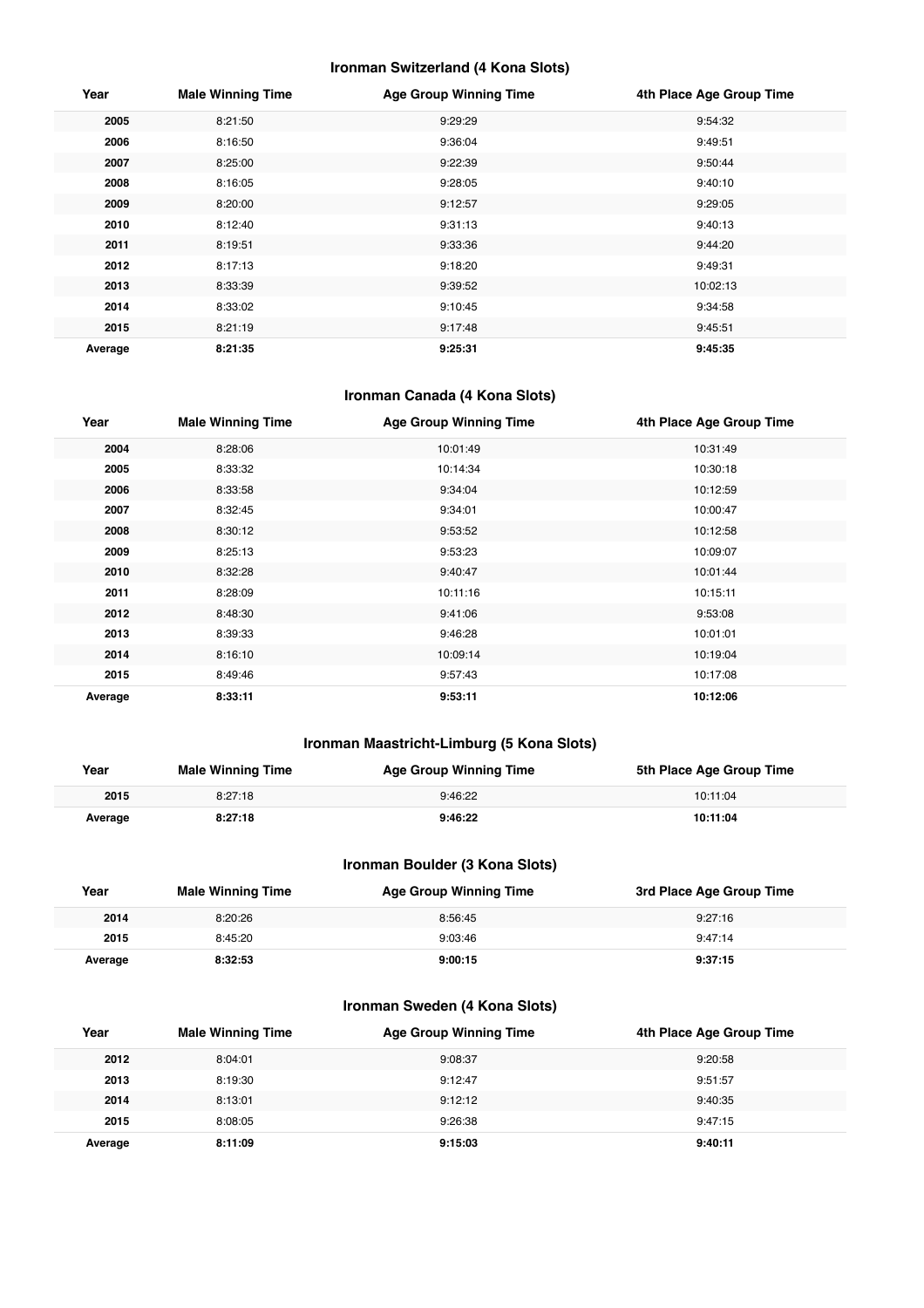## **Ironman Copenhagen (4 Kona Slots)**

| Year    | <b>Male Winning Time</b> | <b>Age Group Winning Time</b> | 4th Place Age Group Time |
|---------|--------------------------|-------------------------------|--------------------------|
| 2013    | 8:12:41                  | 8:54:25                       | 9:21:19                  |
| 2014    | 8:03:39                  | 9:23:05                       | 9:35:43                  |
| 2015    | 8:14:56                  | 9:19:37                       | 9:37:02                  |
| Average | 8:10:25                  | 9:12:22                       | 9:31:21                  |

## **Ironman Coeur d'Alene (3 Kona Slots)**

| Year    | <b>Male Winning Time</b> | <b>Age Group Winning Time</b> | 3rd Place Age Group Time |
|---------|--------------------------|-------------------------------|--------------------------|
| 2003    | 8:40:59                  | 10:09:38                      | 10:20:01                 |
| 2005    | 8:23:29                  | 9:33:33                       | 10:02:23                 |
| 2006    | 9:07:05                  | 10:26:35                      | 10:31:29                 |
| 2007    | 8:33:32                  | 10:09:00                      | 10:23:03                 |
| 2008    | 8:34:22                  | 9:36:13                       | 10:13:20                 |
| 2009    | 8:32:12                  | 9:36:26                       | 10:06:15                 |
| 2010    | 8:24:40                  | 9:42:34                       | 10:03:14                 |
| 2011    | 8:19:48                  | 9:36:48                       | 9:58:43                  |
| 2012    | 8:32:29                  | 10:00:17                      | 10:06:22                 |
| 2013    | 8:17:31                  | 9:43:09                       | 9:50:49                  |
| 2014    | 8:25:44                  | 9:47:31                       | 9:55:21                  |
| 2015    | 8:20:35                  | 9:43:01                       | 10:11:29                 |
| Average | 8:31:02                  | 9:50:23                       | 10:08:32                 |

## **Ironman Mont-Tremblant (4 Kona Slots)**

| Year    | <b>Male Winning Time</b> | <b>Age Group Winning Time</b> | 4th Place Age Group Time |
|---------|--------------------------|-------------------------------|--------------------------|
| 2012    | 8:40:48                  | 9:20:29                       | 9:47:15                  |
| 2013    | 8:26:06                  | 9:18:56                       | 10:00:39                 |
| 2014    | 8:16:17                  | 9:39:48                       | 9:53:02                  |
| 2015    | 8:17:37                  | 9:39:51                       | 9:57:35                  |
| Average | 8:25:12                  | 9:29:46                       | 9:54:37                  |

Results from Ironman.com. Tables compiled by Russ Cox (russell.m.cox@gmail.com) for www.coachcox.co.uk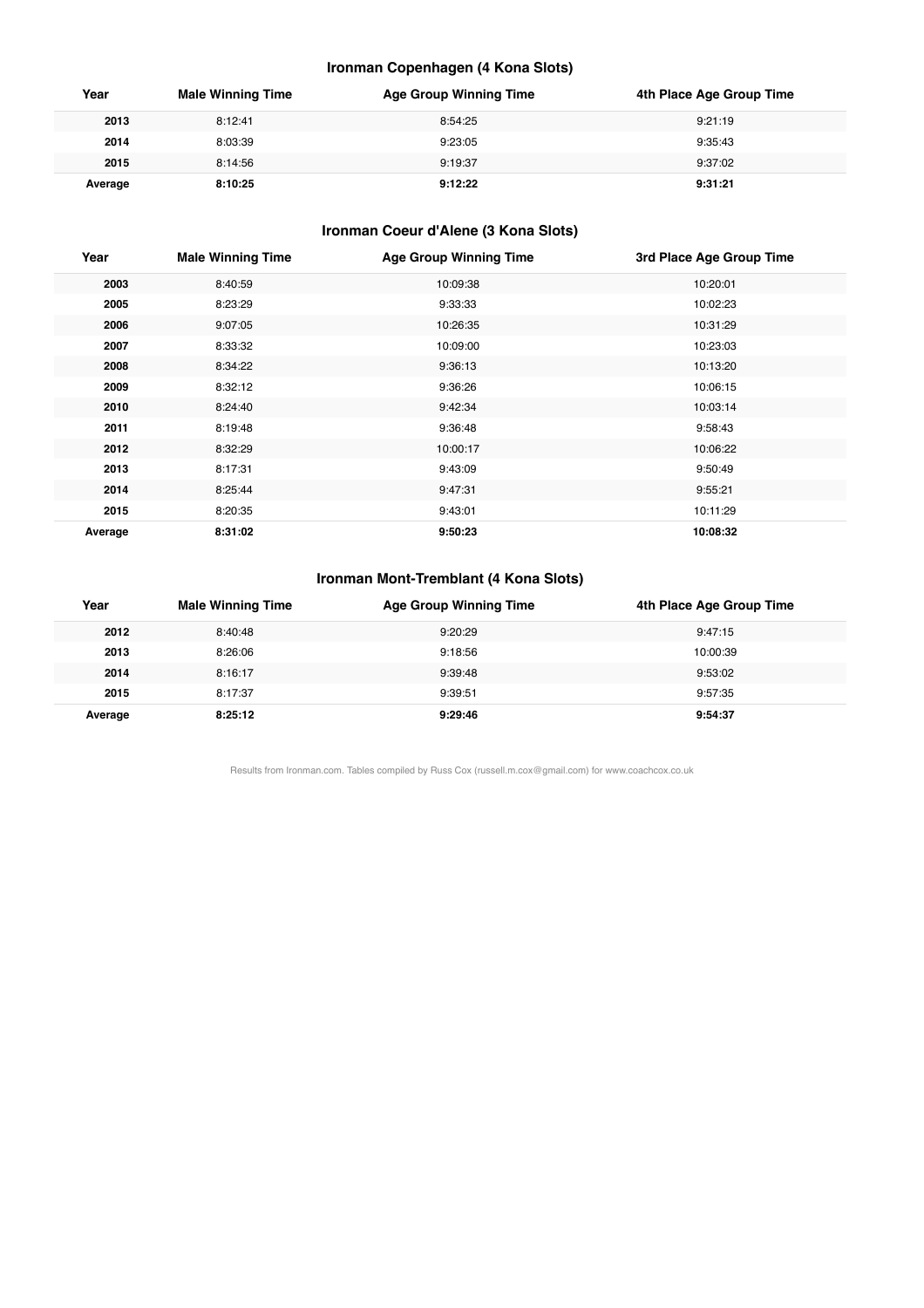## M45-49 Average Top 10 and Kona Qualifying Splits

## **Ironman Vichy Position Average Swim Average Bike Average Run Average Overall Male Winner 0:54:34 4:31:24 2:52:34 8:23:49 1st Age Grouper 1:04:17 4:58:53 3:13:29 9:22:41 2nd Age Grouper 1:02:31 5:02:03 3:13:40 9:26:08 3rd Age Grouper 1:03:35 4:51:12 3:31:18 9:32:56 4th Age Grouper 1:08:07 5:03:23 3:16:39 9:34:45 5th Age Grouper 1:04:36 5:02:52 3:23:32 9:36:54 6th Age Grouper 1:02:42 5:08:47 3:36:31 9:53:40** 7th Age Grouper 0:58:15 5:13:57 3:40:07 9:59:40 8th Age Grouper 1:11:10 5:10:12 3:33:34 10:03:13 9th Age Grouper 0:58:40 5:23:38 3:33:18 10:03:50 10th Age Grouper 1:09:00 5:00:54 3:45:52 10:03:59 **Kona Qualifier Average 1:04:18 5:01:11 3:22:31 9:34:30 Top 10 Age Grouper Average 1:04:17 5:05:35 3:28:48 9:45:46**

#### **Ironman Muskoka**

| <b>Position</b>                   | <b>Average Swim</b> | <b>Average Bike</b> | <b>Average Run</b> | <b>Average Overall</b> |
|-----------------------------------|---------------------|---------------------|--------------------|------------------------|
| <b>Male Winner</b>                | 0:59:23             | 5:06:21             | 3:07:48            | 9:19:28                |
| <b>1st Age Grouper</b>            | 1:06:02             | 5:12:37             | 3:21:11            | 9:49:43                |
| 2nd Age Grouper                   | 0:56:53             | 5:24:01             | 3:21:33            | 9:52:20                |
| 3rd Age Grouper                   | 0:52:33             | 5:15:38             | 3:36:47            | 9:52:49                |
| 4th Age Grouper                   | 1:01:53             | 5:21:49             | 3:30:50            | 10:03:13               |
| <b>5th Age Grouper</b>            | 1:05:06             | 5:20:45             | 3:37:40            | 10:10:33               |
| 6th Age Grouper                   | 1:07:10             | 5:35:13             | 3:29:16            | 10:17:20               |
| 7th Age Grouper                   | 1:03:46             | 4:52:04             | 4:13:27            | 10:17:52               |
| 8th Age Grouper                   | 0:58:09             | 5:34:22             | 3:37:04            | 10:18:32               |
| 9th Age Grouper                   | 0:55:10             | 5:34:16             | 3:55:12            | 10:32:47               |
| 10th Age Grouper                  | 0:57:21             | 5:30:32             | 3:58:40            | 10:33:31               |
| <b>Kona Qualifier Average</b>     | 1:00:29             | 5:18:58             | 3:29:36            | 9:57:43                |
| <b>Top 10 Age Grouper Average</b> | 1:00:24             | 5:22:07             | 3:40:10            | 10:10:52               |

#### **Ironman Wisconsin**

| <b>Position</b>                   | <b>Average Swim</b> | <b>Average Bike</b> | <b>Average Run</b> | <b>Average Overall</b> |
|-----------------------------------|---------------------|---------------------|--------------------|------------------------|
| <b>Male Winner</b>                | 0:52:46             | 4:47:32             | 3:01:25            | 8:48:13                |
| <b>1st Age Grouper</b>            | 1:01:27             | 5:16:19             | 3:27:57            | 9:54:57                |
| 2nd Age Grouper                   | 1:02:28             | 5:24:19             | 3:31:14            | 10:07:29               |
| 3rd Age Grouper                   | 1:05:56             | 5:27:10             | 3:35:22            | 10:17:49               |
| 4th Age Grouper                   | 1:05:15             | 5:30:05             | 3:41:30            | 10:26:42               |
| <b>5th Age Grouper</b>            | 1:04:53             | 5:30:07             | 3:46:14            | 10:30:54               |
| 6th Age Grouper                   | 1:08:18             | 5:33:50             | 3:43:35            | 10:36:20               |
| 7th Age Grouper                   | 1:10:12             | 5:35:19             | 3:43:01            | 10:40:19               |
| 8th Age Grouper                   | 1:05:24             | 5:34:40             | 3:53:50            | 10:45:10               |
| 9th Age Grouper                   | 1:08:51             | 5:37:26             | 3:52:27            | 10:49:11               |
| 10th Age Grouper                  | 1:05:45             | 5:36:58             | 3:57:59            | 10:52:00               |
| <b>Kona Qualifier Average</b>     | 1:04:00             | 5:25:36             | 3:36:27            | 10:15:34               |
| <b>Top 10 Age Grouper Average</b> | 1:05:51             | 5:30:37             | 3:43:19            | 10:30:05               |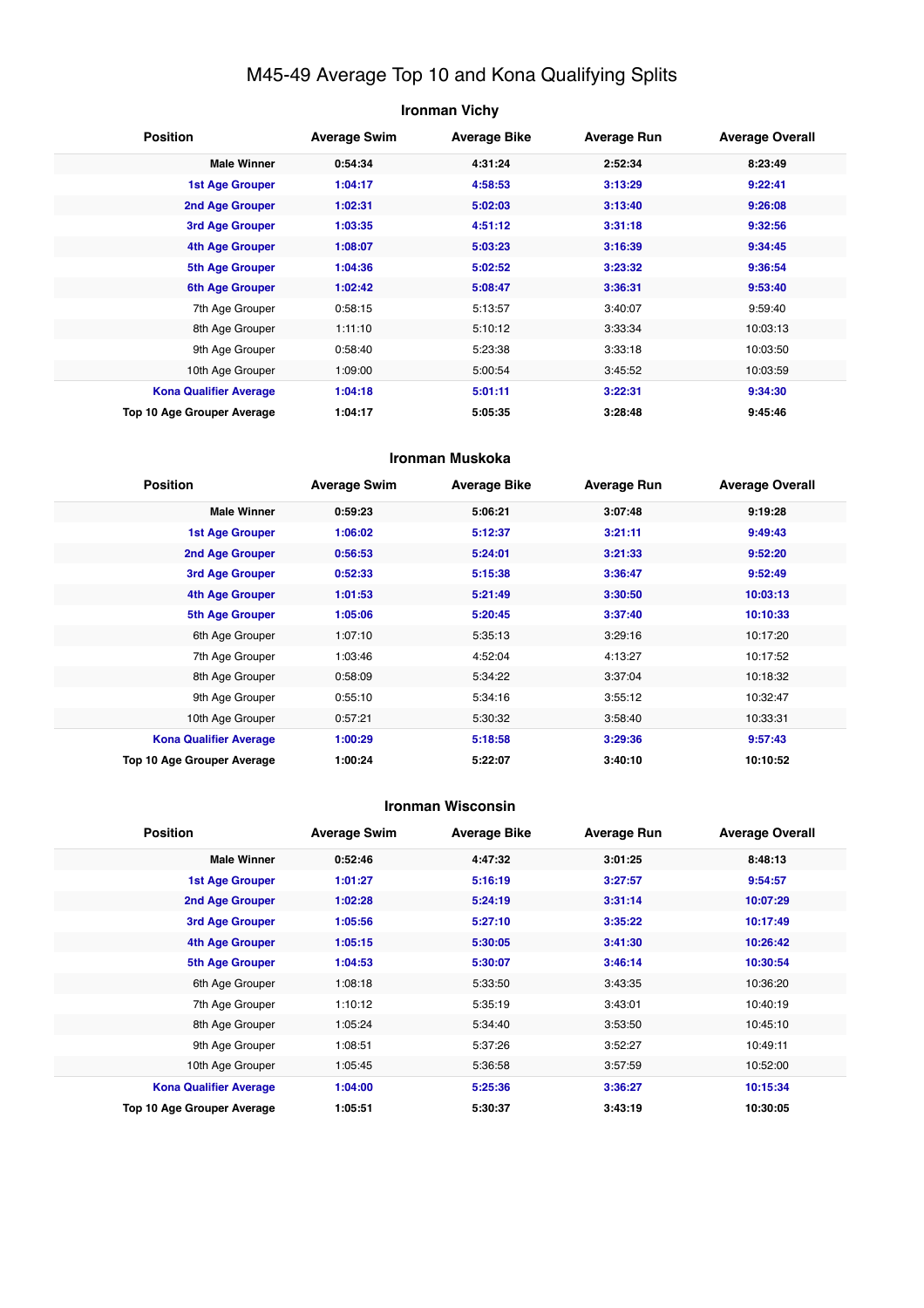## **Ironman Wales**

| <b>Position</b>               | <b>Average Swim</b> | <b>Average Bike</b> | <b>Average Run</b> | <b>Average Overall</b> |
|-------------------------------|---------------------|---------------------|--------------------|------------------------|
| <b>Male Winner</b>            | 0:49:20             | 5:08:59             | 2:56:04            | 9:02:14                |
| <b>1st Age Grouper</b>        | 1:01:17             | 5:37:53             | 3:25:10            | 10:16:56               |
| 2nd Age Grouper               | 1:04:49             | 5:45:50             | 3:26:31            | 10:30:08               |
| 3rd Age Grouper               | 1:04:51             | 5:49:18             | 3:26:26            | 10:34:09               |
| 4th Age Grouper               | 1:04:29             | 5:47:09             | 3:36:11            | 10:40:24               |
| <b>5th Age Grouper</b>        | 1:09:10             | 5:52:53             | 3:31:43            | 10:47:17               |
| 6th Age Grouper               | 1:07:34             | 5:58:15             | 3:31:07            | 10:49:25               |
| 7th Age Grouper               | 1:07:01             | 5:55:26             | 3:35:48            | 10:52:13               |
| 8th Age Grouper               | 1:07:23             | 6:00:00             | 3:34:39            | 10:55:02               |
| 9th Age Grouper               | 1:02:57             | 5:57:23             | 3:45:01            | 10:57:58               |
| 10th Age Grouper              | 1:10:46             | 5:54:58             | 3:39:56            | 10:59:52               |
| <b>Kona Qualifier Average</b> | 1:04:55             | 5:46:36             | 3:29:12            | 10:33:47               |
| Top 10 Age Grouper Average    | 1:06:02             | 5:51:54             | 3:33:15            | 10:44:20               |

#### **Ironman Lake Tahoe**

| <b>Position</b>               | <b>Average Swim</b> | <b>Average Bike</b> | <b>Average Run</b> | <b>Average Overall</b> |
|-------------------------------|---------------------|---------------------|--------------------|------------------------|
| <b>Male Winner</b>            | 0:56:06             | 5:02:47             | 3:11:51            | 9:17:18                |
| <b>1st Age Grouper</b>        | 1:06:11             | 5:22:17             | 3:23:58            | 10:08:34               |
| 2nd Age Grouper               | 1:04:07             | 5:35:26             | 3:31:26            | 10:19:42               |
| 3rd Age Grouper               | 1:05:01             | 5:32:56             | 3:32:02            | 10:22:24               |
| 4th Age Grouper               | 0:58:09             | 5:40:07             | 3:35:34            | 10:25:04               |
| 5th Age Grouper               | 1:00:14             | 5:42:41             | 3:37:26            | 10:31:02               |
| 6th Age Grouper               | 1:00:51             | 5:46:28             | 3:37:36            | 10:37:12               |
| 7th Age Grouper               | 1:01:54             | 5:41:52             | 3:46:31            | 10:44:30               |
| 8th Age Grouper               | 1:08:18             | 5:42:00             | 3:44:06            | 10:49:11               |
| 9th Age Grouper               | 1:01:42             | 5:46:11             | 3:51:18            | 10:50:01               |
| 10th Age Grouper              | 0:58:30             | 5:45:19             | 3:58:37            | 10:57:40               |
| <b>Kona Qualifier Average</b> | 1:02:44             | 5:34:41             | 3:32:05            | 10:21:21               |
| Top 10 Age Grouper Average    | 1:02:29             | 5:39:31             | 3:39:51            | 10:34:32               |

#### **Ironman Mallorca**

| <b>Position</b>               | <b>Average Swim</b> | <b>Average Bike</b> | <b>Average Run</b> | <b>Average Overall</b> |
|-------------------------------|---------------------|---------------------|--------------------|------------------------|
| <b>Male Winner</b>            | 0:47:41             | 4:41:48             | 2:51:33            | 8:25:42                |
| <b>1st Age Grouper</b>        | 0:58:36             | 4:53:08             | 3:13:27            | 9:12:24                |
| 2nd Age Grouper               | 0:57:40             | 5:07:29             | 3:14:18            | 9:25:27                |
| 3rd Age Grouper               | 1:01:07             | 5:06:12             | 3:12:20            | 9:27:00                |
| 4th Age Grouper               | 1:01:11             | 5:12:56             | 3:12:47            | 9:33:46                |
| <b>5th Age Grouper</b>        | 1:02:51             | 5:02:18             | 3:21:10            | 9:34:17                |
| 6th Age Grouper               | 1:03:51             | 5:07:06             | 3:17:06            | 9:36:48                |
| 7th Age Grouper               | 0:55:04             | 5:18:58             | 3:22:04            | 9:41:40                |
| 8th Age Grouper               | 0:59:51             | 5:12:21             | 3:24:57            | 9:44:49                |
| 9th Age Grouper               | 1:00:21             | 5:09:26             | 3:29:07            | 9:46:31                |
| 10th Age Grouper              | 0:59:45             | 5:08:09             | 3:30:51            | 9:47:33                |
| <b>Kona Qualifier Average</b> | 1:00:52             | 5:04:51             | 3:15:11            | 9:28:17                |
| Top 10 Age Grouper Average    | 1:00:01             | 5:07:48             | 3:19:48            | 9:35:01                |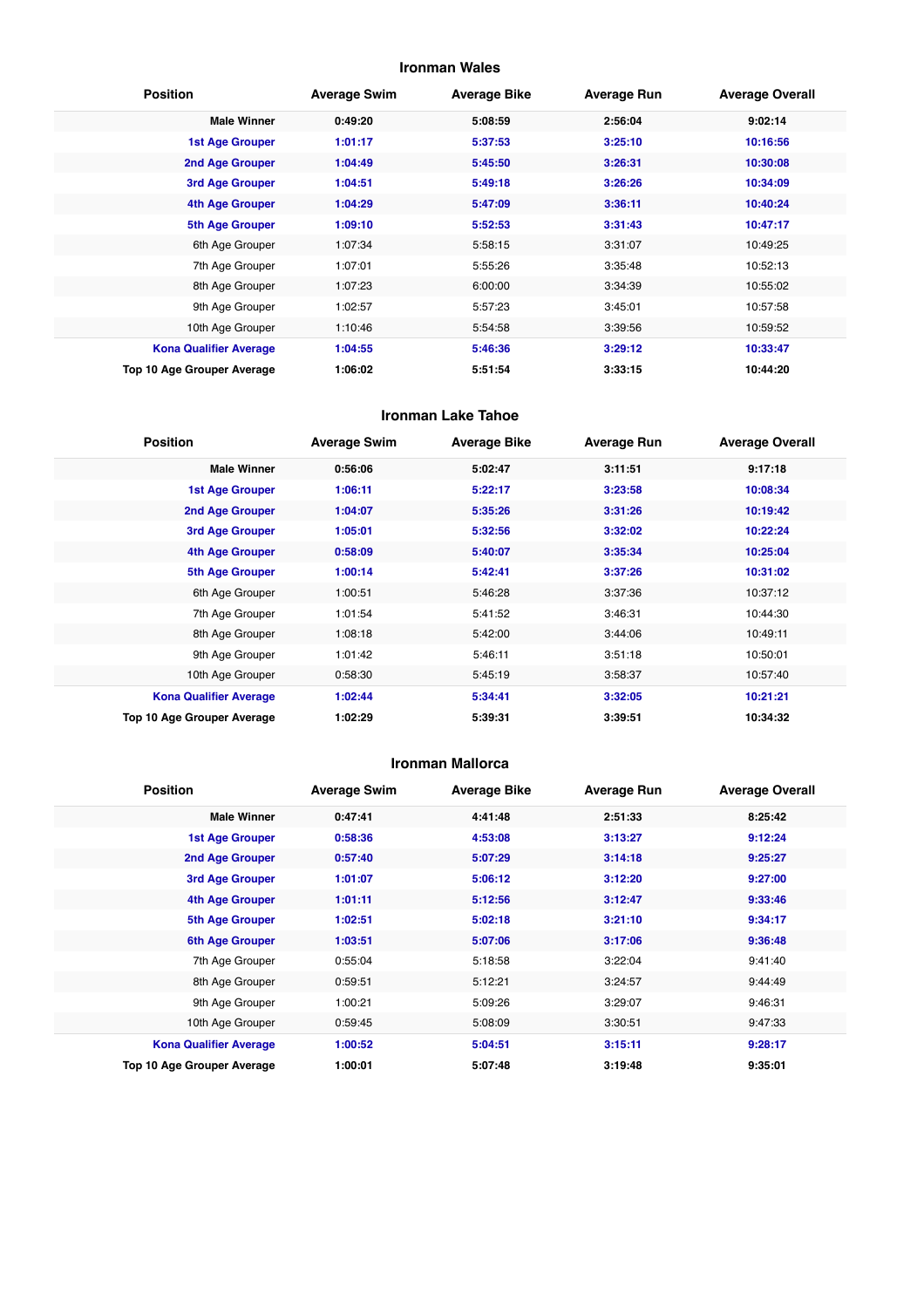## **Ironman Chattanooga**

| <b>Position</b>               | <b>Average Swim</b> | <b>Average Bike</b> | <b>Average Run</b> | <b>Average Overall</b> |
|-------------------------------|---------------------|---------------------|--------------------|------------------------|
| <b>Male Winner</b>            | 0:42:50             | 4:33:53             | 2:49:16            | 8:10:32                |
| <b>1st Age Grouper</b>        | 0:50:48             | 5:11:28             | 3:30:29            | 9:41:30                |
| 2nd Age Grouper               | 0:57:30             | 5:11:43             | 3:29:32            | 9:46:55                |
| 3rd Age Grouper               | 0:45:15             | 5:07:40             | 3:49:43            | 9:52:03                |
| 4th Age Grouper               | 0:59:08             | 5:08:41             | 3:37:47            | 9:53:11                |
| <b>5th Age Grouper</b>        | 0:49:11             | 5:16:17             | 3:42:12            | 9:54:54                |
| 6th Age Grouper               | 0:58:41             | 5:18:48             | 3:31:54            | 9:58:43                |
| 7th Age Grouper               | 0:57:23             | 5:23:50             | 3:34:08            | 10:03:38               |
| 8th Age Grouper               | 0:55:41             | 5:17:54             | 3:44:19            | 10:05:28               |
| 9th Age Grouper               | 0:56:55             | 5:19:08             | 3:44:28            | 10:09:15               |
| 10th Age Grouper              | 0:56:15             | 5:18:48             | 3:48:17            | 10:10:54               |
| <b>Kona Qualifier Average</b> | 0:52:22             | 5:11:10             | 3:37:57            | 9:49:42                |
| Top 10 Age Grouper Average    | 0:54:40             | 5:15:25             | 3:39:17            | 9:57:39                |

#### **Ironman Barcelona**

| <b>Position</b>               | <b>Average Swim</b> | <b>Average Bike</b> | <b>Average Run</b> | <b>Average Overall</b> |
|-------------------------------|---------------------|---------------------|--------------------|------------------------|
| <b>Male Winner</b>            | 0:50:00             | 4:25:29             | 2:44:56            | 8:03:16                |
| <b>1st Age Grouper</b>        | 0:58:27             | 4:40:41             | 3:22:15            | 9:05:29                |
| 2nd Age Grouper               | 0:59:56             | 4:42:55             | 3:19:52            | 9:07:30                |
| 3rd Age Grouper               | 0:51:31             | 4:42:03             | 3:33:11            | 9:10:30                |
| 4th Age Grouper               | 0:57:49             | 4:50:46             | 3:19:24            | 9:13:06                |
| 5th Age Grouper               | 1:05:30             | 4:42:23             | 3:23:38            | 9:16:57                |
| <b>6th Age Grouper</b>        | 1:02:57             | 4:45:23             | 3:25:36            | 9:19:00                |
| 7th Age Grouper               | 0:59:01             | 4:43:28             | 3:33:08            | 9:19:51                |
| 8th Age Grouper               | 1:03:52             | 4:49:28             | 3:24:36            | 9:22:20                |
| 9th Age Grouper               | 0:54:30             | 4:46:52             | 3:39:31            | 9:25:29                |
| 10th Age Grouper              | 1:08:15             | 4:49:24             | 3:24:42            | 9:27:09                |
| <b>Kona Qualifier Average</b> | 0:59:21             | 4:44:02             | 3:23:59            | 9:12:05                |
| Top 10 Age Grouper Average    | 1:00:11             | 4:45:20             | 3:26:35            | 9:16:44                |

## **Ironman World Championship**

| <b>Position</b>               | <b>Average Swim</b> | <b>Average Bike</b> | <b>Average Run</b> | <b>Average Overall</b> |
|-------------------------------|---------------------|---------------------|--------------------|------------------------|
| <b>Male Winner</b>            | 0:52:20             | 4:31:38             | 2:50:49            | 8:19:02                |
| <b>1st Age Grouper</b>        | 1:00:27             | 5:00:31             | 3:11:52            | 9:19:15                |
| <b>2nd Age Grouper</b>        | 1:01:05             | 5:00:55             | 3:19:18            | 9:27:54                |
| 3rd Age Grouper               | 1:04:53             | 5:04:21             | 3:15:55            | 9:31:49                |
| 4th Age Grouper               | 1:02:32             | 5:07:59             | 3:19:12            | 9:35:57                |
| 5th Age Grouper               | 1:03:56             | 5:09:05             | 3:20:58            | 9:40:22                |
| 6th Age Grouper               | 1:06:22             | 5:06:23             | 3:23:44            | 9:44:00                |
| 7th Age Grouper               | 1:05:51             | 5:10:29             | 3:23:32            | 9:47:10                |
| 8th Age Grouper               | 1:05:29             | 5:14:06             | 3:22:26            | 9:49:25                |
| 9th Age Grouper               | 1:07:00             | 5:10:59             | 3:26:33            | 9:51:48                |
| 10th Age Grouper              | 1:07:34             | 5:15:06             | 3:23:29            | 9:53:34                |
| <b>Kona Qualifier Average</b> | 1:00:46             | 5:00:43             | 3:15:35            | 9:23:34                |
| Top 10 Age Grouper Average    | 1:04:31             | 5:07:59             | 3:20:42            | 9:40:07                |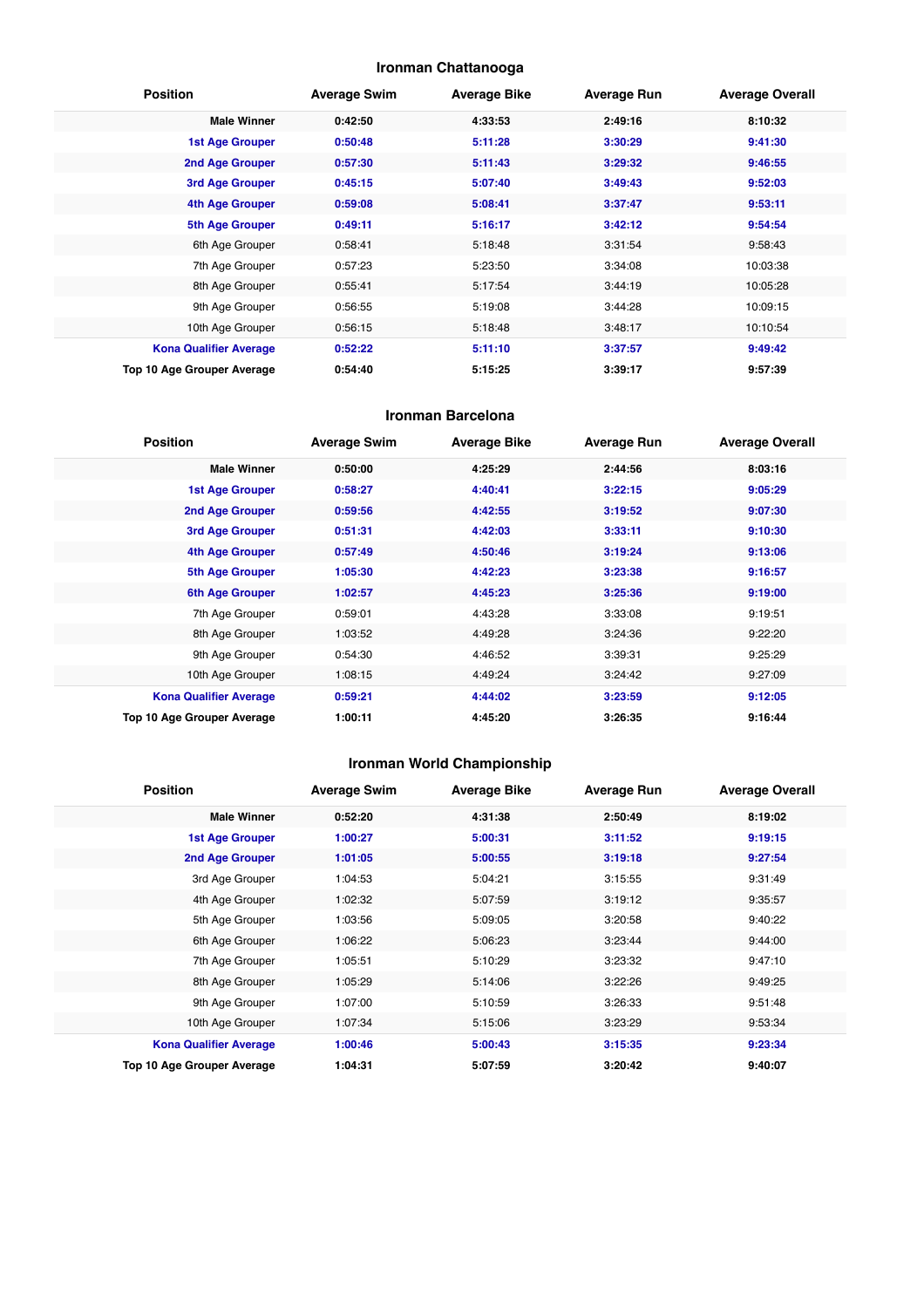## **Ironman Louisville**

| <b>Position</b>               | <b>Average Swim</b> | <b>Average Bike</b> | <b>Average Run</b> | <b>Average Overall</b> |
|-------------------------------|---------------------|---------------------|--------------------|------------------------|
| <b>Male Winner</b>            | 0:52:21             | 4:38:36             | 2:57:00            | 8:32:37                |
| <b>1st Age Grouper</b>        | 0:53:32             | 4:33:19             | 3:02:28            | 9:39:45                |
| <b>2nd Age Grouper</b>        | 1:03:41             | 5:17:03             | 3:31:21            | 10:00:53               |
| <b>3rd Age Grouper</b>        | 1:02:28             | 5:15:53             | 3:42:54            | 10:10:04               |
| 4th Age Grouper               | 1:02:27             | 5:20:18             | 3:46:25            | 10:18:19               |
| <b>5th Age Grouper</b>        | 1:06:08             | 5:21:33             | 3:49:57            | 10:26:06               |
| 6th Age Grouper               | 1:03:51             | 5:25:17             | 3:51:17            | 10:30:05               |
| 7th Age Grouper               | 1:10:30             | 5:21:16             | 3:52:10            | 10:33:43               |
| 8th Age Grouper               | 1:02:51             | 5:28:38             | 3:57:32            | 10:38:46               |
| 9th Age Grouper               | 1:07:57             | 5:29:47             | 3:54:32            | 10:41:53               |
| 10th Age Grouper              | 1:09:38             | 5:31:34             | 3:52:00            | 10:44:48               |
| <b>Kona Qualifier Average</b> | 1:01:39             | 5:09:37             | 3:34:37            | 10:07:01               |
| Top 10 Age Grouper Average    | 1:04:18             | 5:18:28             | 3:44:04            | 10:22:26               |

## **Ironman Maryland**

| <b>Position</b>               | <b>Average Swim</b> | <b>Average Bike</b> | <b>Average Run</b> | <b>Average Overall</b> |
|-------------------------------|---------------------|---------------------|--------------------|------------------------|
| <b>Male Winner</b>            | 0:53:10             | 4:40:10             | 3:05:37            | 8:44:50                |
| <b>1st Age Grouper</b>        | 0:52:33             | 4:49:36             | 3:25:13            | 9:14:31                |
| 2nd Age Grouper               | 1:00:33             | 4:44:48             | 3:31:09            | 9:24:29                |
| 3rd Age Grouper               | 0:56:51             | 5:04:39             | 3:23:48            | 9:34:28                |
| 4th Age Grouper               | 1:02:26             | 5:02:31             | 3:33:54            | 9:47:48                |
| <b>5th Age Grouper</b>        | 0:57:22             | 4:57:29             | 3:48:40            | 9:53:05                |
| 6th Age Grouper               | 1:00:00             | 4:57:26             | 3:48:46            | 9:57:16                |
| 7th Age Grouper               | 0:58:17             | 5:05:40             | 3:54:35            | 10:06:40               |
| 8th Age Grouper               | 0:58:58             | 5:16:25             | 3:46:07            | 10:10:22               |
| 9th Age Grouper               | 1:01:07             | 5:09:26             | 3:53:03            | 10:12:14               |
| 10th Age Grouper              | 1:05:44             | 5:03:12             | 4:02:00            | 10:20:00               |
| <b>Kona Qualifier Average</b> | 0:57:57             | 4:55:49             | 3:32:33            | 9:34:52                |
| Top 10 Age Grouper Average    | 0:59:23             | 5:01:07             | 3:42:43            | 9:52:05                |

#### **Ironman Los Cabos**

| <b>Position</b>               | <b>Average Swim</b> | <b>Average Bike</b> | <b>Average Run</b> | <b>Average Overall</b> |
|-------------------------------|---------------------|---------------------|--------------------|------------------------|
| <b>Male Winner</b>            | 0:50:33             | 4:38:43             | 2:53:22            | 8:26:31                |
| <b>1st Age Grouper</b>        | 1:01:52             | 5:08:27             | 3:23:32            | 9:40:31                |
| 2nd Age Grouper               | 1:00:34             | 5:24:45             | 3:26:20            | 9:56:41                |
| 3rd Age Grouper               | 1:04:55             | 5:28:09             | 3:30:01            | 10:09:46               |
| 4th Age Grouper               | 1:01:43             | 5:31:22             | 3:40:01            | 10:20:03               |
| 5th Age Grouper               | 1:07:25             | 5:30:10             | 3:38:39            | 10:22:38               |
| 6th Age Grouper               | 0:56:18             | 5:37:15             | 3:45:39            | 10:26:19               |
| 7th Age Grouper               | 1:09:35             | 5:26:59             | 3:45:50            | 10:30:59               |
| 8th Age Grouper               | 1:02:15             | 5:38:05             | 3:54:14            | 10:41:05               |
| 9th Age Grouper               | 1:01:40             | 3:07:07             | 6:58:48            | 10:42:30               |
| 10th Age Grouper              | 1:09:45             | 5:35:13             | 3:52:58            | 10:46:14               |
| <b>Kona Qualifier Average</b> | 1:02:27             | 5:20:27             | 3:26:38            | 9:55:39                |
| Top 10 Age Grouper Average    | 1:03:36             | 5:14:45             | 3:59:36            | 10:21:40               |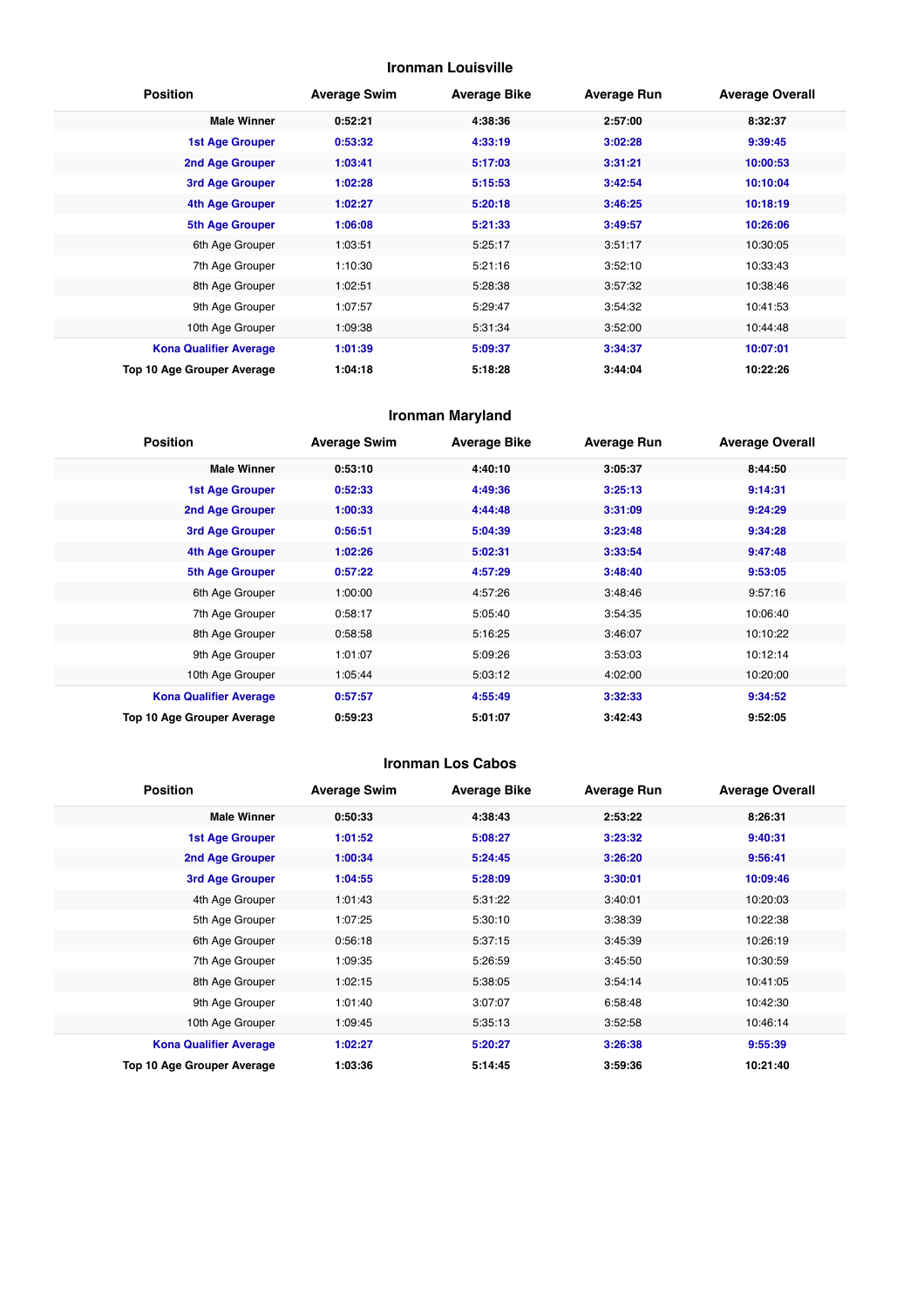## **Ironman Florida**

| <b>Position</b>               | <b>Average Swim</b> | <b>Average Bike</b> | <b>Average Run</b> | <b>Average Overall</b> |
|-------------------------------|---------------------|---------------------|--------------------|------------------------|
| <b>Male Winner</b>            | 0:51:09             | 4:27:24             | 2:54:25            | 8:12:58                |
| <b>1st Age Grouper</b>        | 0:55:37             | 4:54:55             | 3:18:19            | 9:16:46                |
| <b>2nd Age Grouper</b>        | 0:55:23             | 4:52:49             | 3:27:19            | 9:23:03                |
| 3rd Age Grouper               | 0:57:59             | 4:59:18             | 3:23:00            | 9:27:42                |
| 4th Age Grouper               | 0:58:35             | 4:57:24             | 3:29:47            | 9:33:45                |
| 5th Age Grouper               | 0:56:47             | 5:01:20             | 3:30:37            | 9:36:25                |
| 6th Age Grouper               | 0:59:02             | 5:00:24             | 3:31:39            | 9:39:47                |
| 7th Age Grouper               | 0:57:41             | 5:06:21             | 3:29:38            | 9:42:51                |
| 8th Age Grouper               | 1:00:15             | 5:03:59             | 3:31:51            | 9:44:17                |
| 9th Age Grouper               | 0:59:14             | 5:03:33             | 3:34:31            | 9:46:53                |
| 10th Age Grouper              | 0:58:56             | 5:01:42             | 3:40:15            | 9:50:05                |
| <b>Kona Qualifier Average</b> | 0:56:53             | 4:56:06             | 3:24:36            | 9:25:19                |
| Top 10 Age Grouper Average    | 0:57:57             | 5:00:10             | 3:29:42            | 9:36:09                |

#### **Ironman Fortaleza**

| <b>Position</b>                   | <b>Average Swim</b> | <b>Average Bike</b> | <b>Average Run</b> | <b>Average Overall</b> |
|-----------------------------------|---------------------|---------------------|--------------------|------------------------|
| <b>Male Winner</b>                | 0:52:20             | 4:32:09             | 3:02:22            | 8:30:15                |
| <b>1st Age Grouper</b>            | 1:06:38             | 5:04:04             | 3:25:26            | 9:43:58                |
| 2nd Age Grouper                   | 1:11:18             | 4:55:17             | 3:45:17            | 9:59:35                |
| 3rd Age Grouper                   | 0:57:16             | 5:06:24             | 3:55:48            | 10:06:12               |
| 4th Age Grouper                   | 1:05:10             | 5:09:09             | 3:48:09            | 10:09:49               |
| 5th Age Grouper                   | 1:07:59             | 5:09:51             | 3:47:00            | 10:10:19               |
| 6th Age Grouper                   | 1:12:50             | 5:06:14             | 4:00:21            | 10:24:50               |
| 7th Age Grouper                   | 1:04:02             | 5:02:59             | 4:12:45            | 10:25:28               |
| 8th Age Grouper                   | 1:12:40             | 5:26:11             | 3:47:35            | 10:36:47               |
| 9th Age Grouper                   | 1:12:12             | 5:20:05             | 4:04:50            | 10:45:18               |
| 10th Age Grouper                  | 0:57:37             | 4:58:32             | 4:49:51            | 10:52:09               |
| <b>Kona Qualifier Average</b>     | 1:05:40             | 5:04:57             | 3:44:20            | 10:01:58               |
| <b>Top 10 Age Grouper Average</b> | 1:06:46             | 5:07:52             | 3:57:42            | 10:19:26               |

## **Ironman Malaysia**

| <b>Position</b>               | <b>Average Swim</b> | <b>Average Bike</b> | <b>Average Run</b> | <b>Average Overall</b> |
|-------------------------------|---------------------|---------------------|--------------------|------------------------|
| <b>Male Winner</b>            | 0:49:49             | 4:40:31             | 3:05:37            | 8:41:53                |
| <b>1st Age Grouper</b>        | 1:06:34             | 5:21:56             | 3:40:08            | 10:17:20               |
| 2nd Age Grouper               | 0:59:21             | 5:07:49             | 4:03:22            | 10:18:23               |
| 3rd Age Grouper               | 1:09:36             | 5:01:28             | 4:10:25            | 10:27:13               |
| 4th Age Grouper               | 1:11:54             | 5:51:15             | 3:48:30            | 10:59:13               |
| 5th Age Grouper               | 1:24:23             | 5:35:57             | 3:53:07            | 11:04:33               |
| 6th Age Grouper               | 1:17:24             | 5:46:22             | 4:01:40            | 11:17:49               |
| 7th Age Grouper               | 1:14:31             | 5:35:06             | 4:18:48            | 11:20:28               |
| 8th Age Grouper               | 1:17:12             | 5:43:11             | 4:21:13            | 11:31:16               |
| 9th Age Grouper               | 1:13:13             | 6:04:18             | 4:06:12            | 11:35:44               |
| 10th Age Grouper              | 1:11:48             | 5:51:55             | 4:21:53            | 11:36:37               |
| <b>Kona Qualifier Average</b> | 1:06:51             | 5:20:37             | 3:55:36            | 10:30:32               |
| Top 10 Age Grouper Average    | 1:12:35             | 5:35:55             | 4:04:31            | 11:02:51               |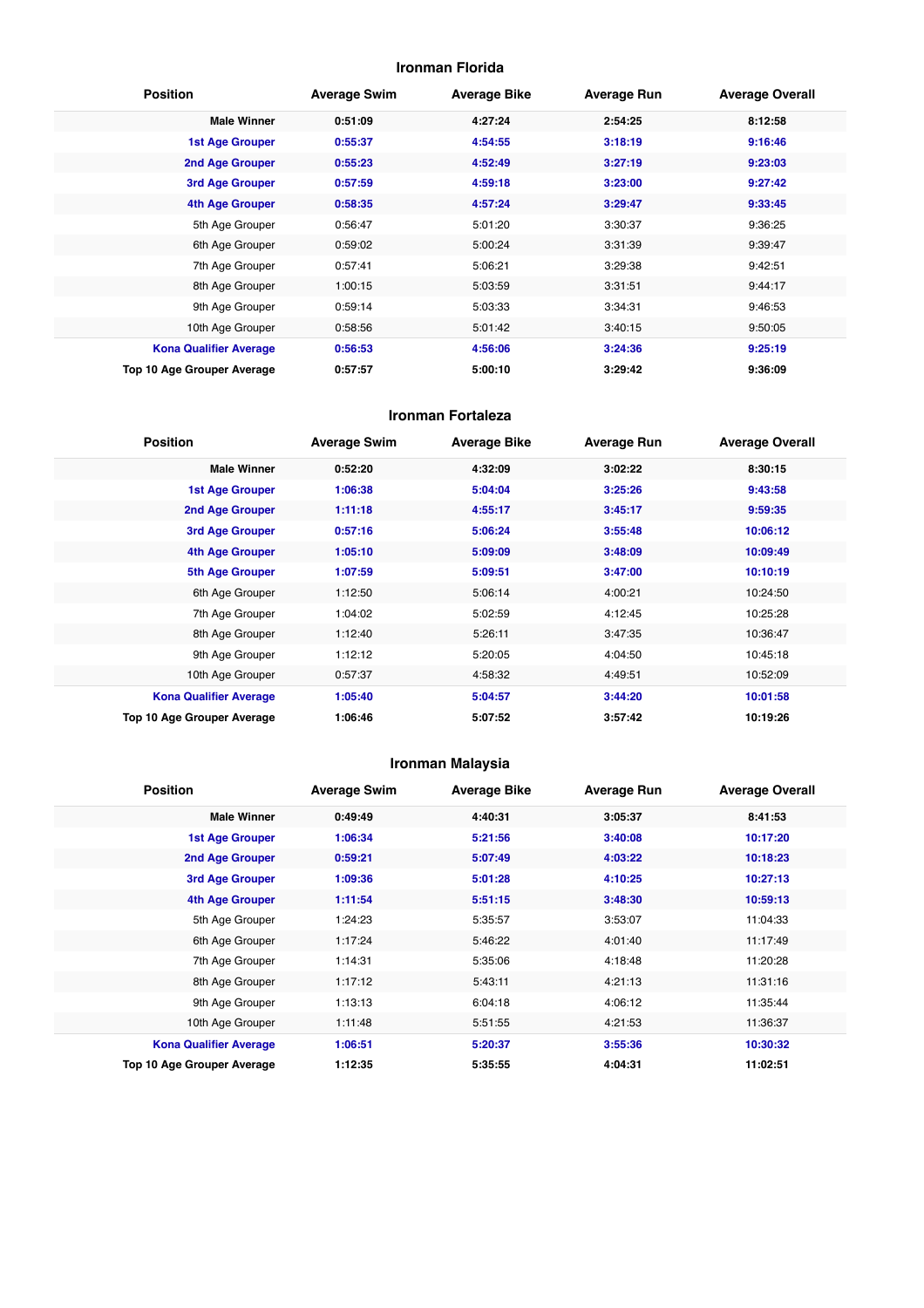#### **Ironman Arizona**

| <b>Position</b>               | <b>Average Swim</b> | <b>Average Bike</b> | <b>Average Run</b> | <b>Average Overall</b> |
|-------------------------------|---------------------|---------------------|--------------------|------------------------|
| <b>Male Winner</b>            | 0:50:41             | 4:29:35             | 2:49:35            | 8:13:52                |
| <b>1st Age Grouper</b>        | 0:57:52             | 5:02:10             | 3:27:44            | 9:34:45                |
| <b>2nd Age Grouper</b>        | 1:04:28             | 5:08:07             | 3:26:58            | 9:46:20                |
| <b>3rd Age Grouper</b>        | 1:07:57             | 5:10:33             | 3:26:17            | 9:52:12                |
| 4th Age Grouper               | 1:05:17             | 5:07:46             | 3:35:18            | 9:55:03                |
| <b>5th Age Grouper</b>        | 1:05:37             | 5:15:08             | 3:32:45            | 10:00:32               |
| 6th Age Grouper               | 1:06:45             | 5:10:11             | 3:35:54            | 10:00:18               |
| 7th Age Grouper               | 1:03:32             | 5:15:47             | 3:37:28            | 10:04:01               |
| 8th Age Grouper               | 1:02:38             | 5:08:35             | 3:51:02            | 10:09:24               |
| 9th Age Grouper               | 1:03:14             | 5:16:53             | 3:46:05            | 10:14:04               |
| 10th Age Grouper              | 1:05:56             | 5:12:13             | 3:52:02            | 10:18:37               |
| <b>Kona Qualifier Average</b> | 1:04:08             | 5:08:24             | 3:29:42            | 9:49:11                |
| Top 10 Age Grouper Average    | 1:04:23             | 5:10:44             | 3:37:27            | 9:59:53                |

#### **Ironman Cozumel**

| <b>Position</b>               | <b>Average Swim</b> | <b>Average Bike</b> | <b>Average Run</b> | <b>Average Overall</b> |
|-------------------------------|---------------------|---------------------|--------------------|------------------------|
| <b>Male Winner</b>            | 0:49:06             | 4:38:56             | 2:53:19            | 8:12:56                |
| <b>1st Age Grouper</b>        | 0:52:20             | 5:15:08             | 3:29:13            | 9:35:44                |
| 2nd Age Grouper               | 0:50:38             | 5:07:25             | 3:32:55            | 9:43:56                |
| 3rd Age Grouper               | 0:56:31             | 5:20:39             | 3:34:12            | 9:50:34                |
| 4th Age Grouper               | 0:58:41             | 5:15:58             | 3:41:11            | 9:55:21                |
| 5th Age Grouper               | 1:01:50             | 5:15:14             | 3:37:42            | 10:00:19               |
| 6th Age Grouper               | 1:03:10             | 5:14:39             | 3:40:08            | 10:04:58               |
| 7th Age Grouper               | 0:59:09             | 5:23:42             | 3:39:38            | 10:09:41               |
| 8th Age Grouper               | 1:04:37             | 5:19:14             | 3:41:15            | 10:12:25               |
| 9th Age Grouper               | 1:00:39             | 5:34:15             | 3:38:07            | 10:20:43               |
| 10th Age Grouper              | 1:00:19             | 5:32:57             | 3:43:43            | 10:24:36               |
| <b>Kona Qualifier Average</b> | 0:53:10             | 5:14:24             | 3:32:06            | 9:43:25                |
| Top 10 Age Grouper Average    | 0:58:47             | 5:19:55             | 3:37:48            | 10:01:50               |

#### **Ironman Western Australia**

| <b>Position</b>               | <b>Average Swim</b> | <b>Average Bike</b> | <b>Average Run</b> | <b>Average Overall</b> |
|-------------------------------|---------------------|---------------------|--------------------|------------------------|
| <b>Male Winner</b>            | 0:49:56             | 4:31:17             | 2:50:16            | 8:13:36                |
| <b>1st Age Grouper</b>        | 1:00:08             | 4:56:36             | 3:19:16            | 9:19:13                |
| <b>2nd Age Grouper</b>        | 1:00:42             | 5:01:12             | 3:26:22            | 9:31:58                |
| 3rd Age Grouper               | 0:59:53             | 5:02:15             | 3:36:58            | 9:42:57                |
| 4th Age Grouper               | 1:01:46             | 5:06:35             | 3:41:18            | 9:53:37                |
| 5th Age Grouper               | 1:01:49             | 5:13:49             | 3:39:24            | 9:59:09                |
| 6th Age Grouper               | 1:02:03             | 5:16:05             | 3:43:57            | 10:06:34               |
| 7th Age Grouper               | 1:02:48             | 5:08:22             | 3:57:26            | 10:12:35               |
| 8th Age Grouper               | 1:06:48             | 5:13:53             | 3:53:48            | 10:19:16               |
| 9th Age Grouper               | 1:07:55             | 5:15:49             | 3:57:09            | 10:25:04               |
| 10th Age Grouper              | 1:05:45             | 5:22:34             | 3:54:39            | 10:27:40               |
| <b>Kona Qualifier Average</b> | 1:00:14             | 5:00:01             | 3:27:32            | 9:31:23                |
| Top 10 Age Grouper Average    | 1:02:58             | 5:09:43             | 3:43:02            | 9:59:48                |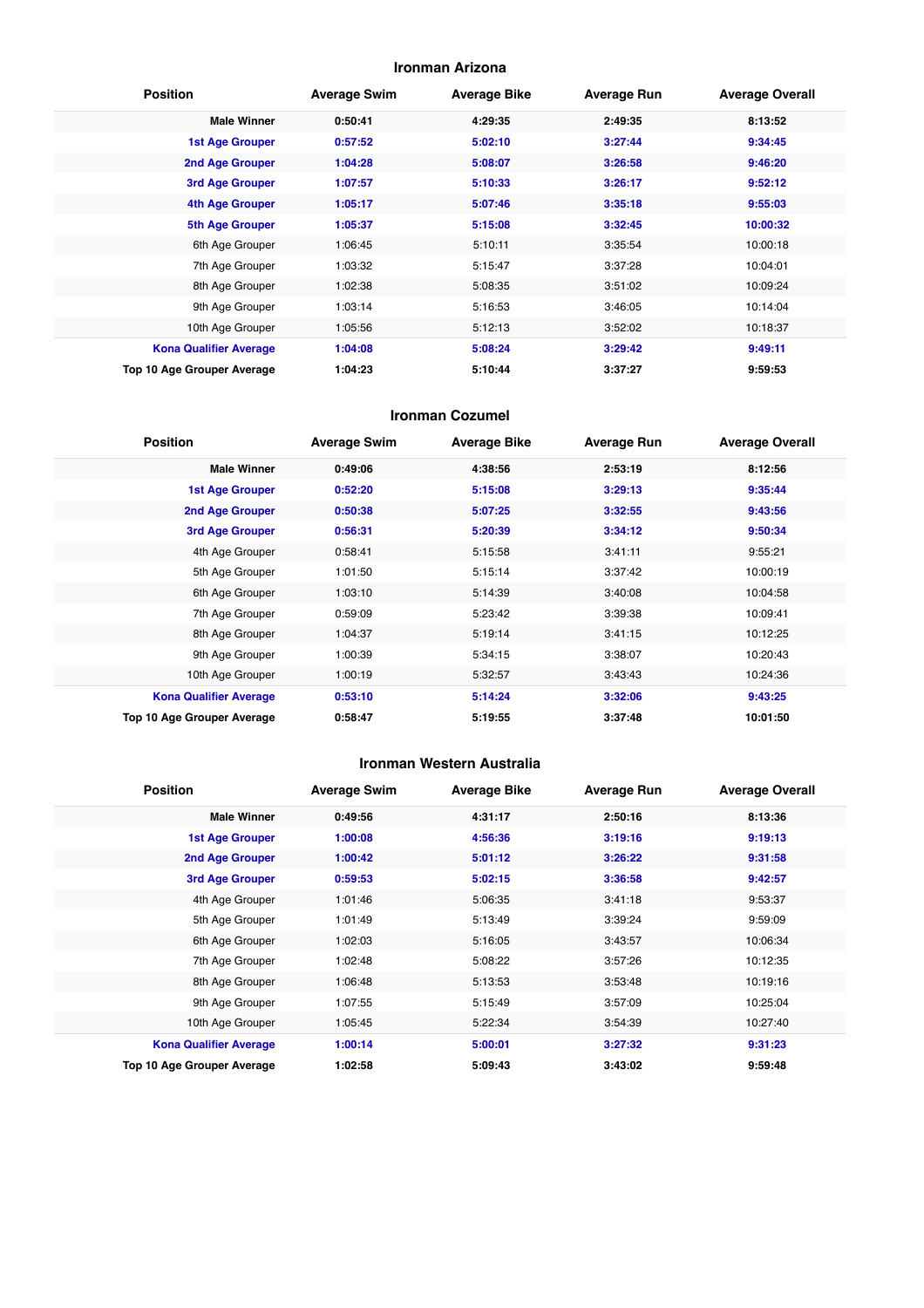## **Ironman New Zealand**

| <b>Position</b>               | <b>Average Swim</b> | <b>Average Bike</b> | <b>Average Run</b> | <b>Average Overall</b> |
|-------------------------------|---------------------|---------------------|--------------------|------------------------|
| <b>Male Winner</b>            | 0:48:04             | 4:41:22             | 2:48:44            | 8:22:46                |
| <b>1st Age Grouper</b>        | 0:56:28             | 5:10:26             | 3:25:44            | 9:39:31                |
| 2nd Age Grouper               | 0:59:36             | 5:17:38             | 3:30:01            | 9:55:27                |
| <b>3rd Age Grouper</b>        | 1:00:16             | 5:19:32             | 3:35:02            | 10:02:08               |
| 4th Age Grouper               | 0:59:07             | 5:20:58             | 3:39:57            | 10:08:03               |
| 5th Age Grouper               | 1:01:13             | 5:20:04             | 3:47:16            | 10:16:50               |
| 6th Age Grouper               | 0:59:52             | 5:26:39             | 3:46:35            | 10:20:27               |
| 7th Age Grouper               | 1:01:53             | 5:28:49             | 3:44:21            | 10:23:33               |
| 8th Age Grouper               | 1:00:40             | 5:33:12             | 3:42:59            | 10:25:21               |
| 9th Age Grouper               | 1:06:42             | 5:28:00             | 3:43:06            | 10:26:45               |
| 10th Age Grouper              | 1:01:51             | 5:26:25             | 3:53:39            | 10:29:47               |
| <b>Kona Qualifier Average</b> | 0:58:52             | 5:17:08             | 3:32:41            | 9:56:17                |
| Top 10 Age Grouper Average    | 1:00:46             | 5:23:10             | 3:40:52            | 10:12:47               |

#### **Ironman Melbourne**

| <b>Position</b>               | <b>Average Swim</b> | <b>Average Bike</b> | <b>Average Run</b> | <b>Average Overall</b> |
|-------------------------------|---------------------|---------------------|--------------------|------------------------|
| <b>Male Winner</b>            | 0:48:36             | 4:25:06             | 2:43:51            | 8:01:05                |
| <b>1st Age Grouper</b>        | 0:51:41             | 4:47:20             | 3:19:43            | 9:03:21                |
| 2nd Age Grouper               | 0:59:18             | 4:55:42             | 3:20:26            | 9:20:56                |
| <b>3rd Age Grouper</b>        | 1:01:33             | 4:52:43             | 3:24:10            | 9:24:38                |
| 4th Age Grouper               | 0:58:48             | 4:55:03             | 3:24:56            | 9:25:07                |
| <b>5th Age Grouper</b>        | 0:55:48             | 4:59:32             | 3:24:15            | 9:26:09                |
| <b>6th Age Grouper</b>        | 0:59:13             | 4:52:35             | 3:29:28            | 9:27:09                |
| <b>7th Age Grouper</b>        | 0:56:40             | 4:58:18             | 3:28:09            | 9:30:06                |
| <b>8th Age Grouper</b>        | 0:55:54             | 5:02:11             | 3:25:39            | 9:30:21                |
| 9th Age Grouper               | 0:59:44             | 4:57:57             | 3:29:37            | 9:33:29                |
| 10th Age Grouper              | 0:57:42             | 4:56:59             | 3:33:46            | 9:34:14                |
| <b>Kona Qualifier Average</b> | 0:57:38             | 4:55:42             | 3:25:09            | 9:24:35                |
| Top 10 Age Grouper Average    | 0:57:38             | 4:55:50             | 3:26:01            | 9:25:33                |

#### **Ironman South Africa**

| <b>Position</b>               | <b>Average Swim</b> | <b>Average Bike</b> | <b>Average Run</b> | <b>Average Overall</b> |
|-------------------------------|---------------------|---------------------|--------------------|------------------------|
| <b>Male Winner</b>            | 0:51:32             | 4:33:27             | 2:51:49            | 8:20:46                |
| <b>1st Age Grouper</b>        | 1:03:21             | 5:19:34             | 3:28:21            | 9:58:05                |
| <b>2nd Age Grouper</b>        | 1:06:57             | 5:19:03             | 3:37:13            | 10:11:08               |
| 3rd Age Grouper               | 1:04:02             | 5:24:25             | 3:45:03            | 10:20:46               |
| <b>4th Age Grouper</b>        | 1:04:30             | 5:24:07             | 3:51:01            | 10:26:02               |
| <b>5th Age Grouper</b>        | 1:07:09             | 5:26:44             | 3:47:50            | 10:28:54               |
| <b>6th Age Grouper</b>        | 1:12:32             | 5:30:29             | 3:44:13            | 10:35:42               |
| <b>7th Age Grouper</b>        | 1:10:56             | 5:31:26             | 3:49:49            | 10:40:25               |
| <b>8th Age Grouper</b>        | 1:11:25             | 5:29:34             | 3:54:23            | 10:43:43               |
| 9th Age Grouper               | 1:13:43             | 5:36:56             | 3:46:01            | 10:45:37               |
| 10th Age Grouper              | 1:07:36             | 5:30:57             | 4:02:09            | 10:48:41               |
| <b>Kona Qualifier Average</b> | 1:07:36             | 5:25:40             | 3:44:44            | 10:25:36               |
| Top 10 Age Grouper Average    | 1:08:13             | 5:27:19             | 3:46:36            | 10:29:54               |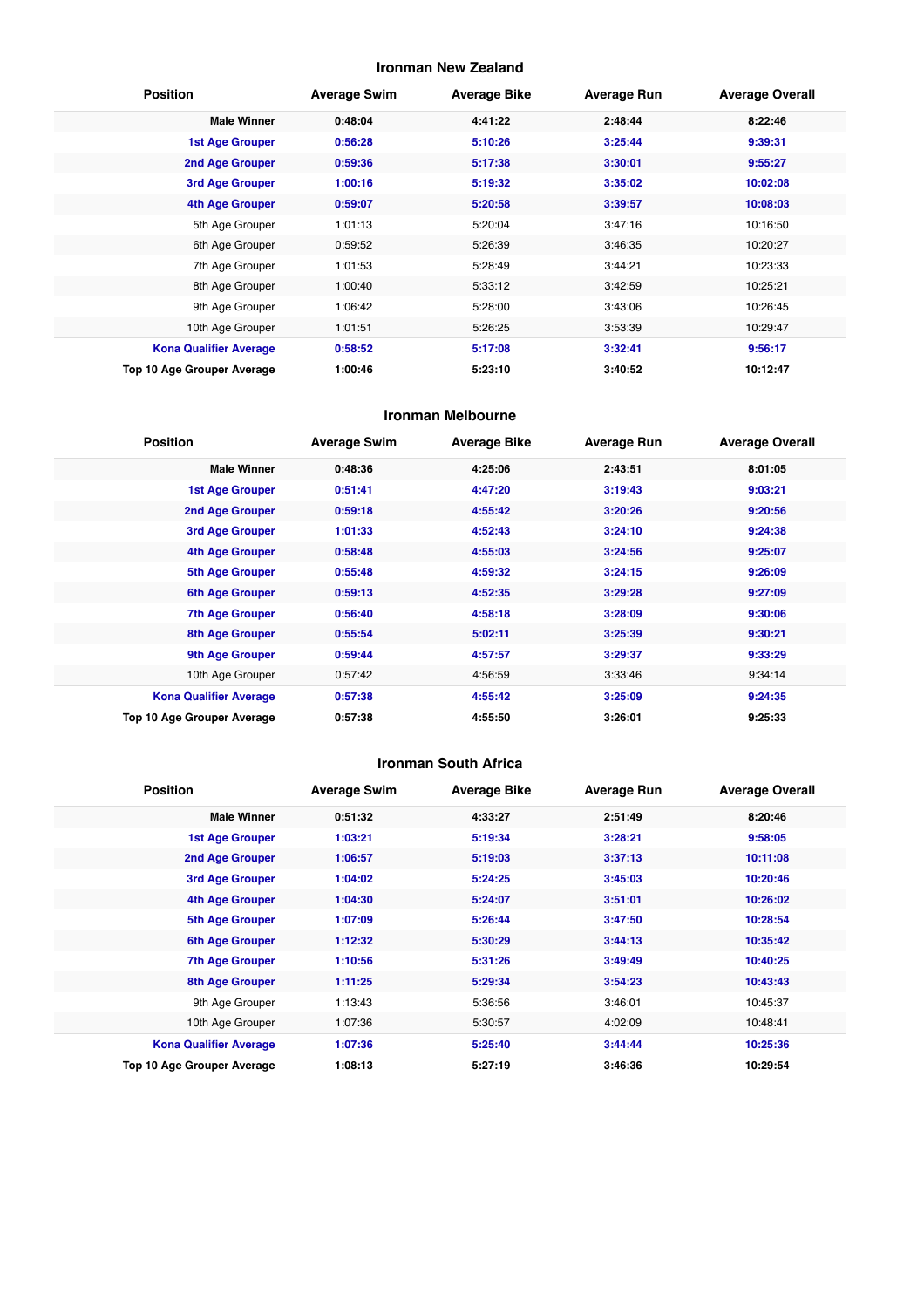#### **Ironman Australia**

| <b>Position</b>               | <b>Average Swim</b> | <b>Average Bike</b> | <b>Average Run</b> | <b>Average Overall</b> |
|-------------------------------|---------------------|---------------------|--------------------|------------------------|
| <b>Male Winner</b>            | 0:47:37             | 4:43:01             | 2:54:15            | 8:27:01                |
| <b>1st Age Grouper</b>        | 0:55:48             | 5:11:57             | 3:21:11            | 9:32:02                |
| <b>2nd Age Grouper</b>        | 0:58:07             | 5:13:45             | 3:25:53            | 9:40:38                |
| 3rd Age Grouper               | 1:01:21             | 5:15:04             | 3:28:27            | 9:48:53                |
| 4th Age Grouper               | 0:58:48             | 5:20:35             | 3:30:27            | 9:54:08                |
| 5th Age Grouper               | 0:59:41             | 5:20:44             | 3:36:30            | 10:01:14               |
| 6th Age Grouper               | 1:00:05             | 4:56:15             | 4:08:47            | 10:03:24               |
| 7th Age Grouper               | 0:58:11             | 5:24:44             | 3:39:33            | 10:07:08               |
| 8th Age Grouper               | 1:03:16             | 5:26:16             | 3:38:08            | 10:11:06               |
| 9th Age Grouper               | 1:00:15             | 5:25:56             | 3:45:10            | 10:15:08               |
| 10th Age Grouper              | 1:02:49             | 5:23:19             | 3:47:08            | 10:17:52               |
| <b>Kona Qualifier Average</b> | 0:58:31             | 5:15:20             | 3:26:30            | 9:43:55                |
| Top 10 Age Grouper Average    | 0:59:50             | 5:17:51             | 3:38:07            | 9:59:09                |

#### **Ironman Texas**

| <b>Position</b>               | <b>Average Swim</b> | <b>Average Bike</b> | <b>Average Run</b> | <b>Average Overall</b> |
|-------------------------------|---------------------|---------------------|--------------------|------------------------|
| <b>Male Winner</b>            | 0:52:11             | 4:25:50             | 2:49:28            | 8:12:10                |
| <b>1st Age Grouper</b>        | 0:59:17             | 4:55:09             | 3:25:47            | 9:27:35                |
| 2nd Age Grouper               | 0:59:21             | 5:00:59             | 3:30:54            | 9:38:44                |
| 3rd Age Grouper               | 1:00:40             | 5:00:04             | 3:36:23            | 9:44:18                |
| 4th Age Grouper               | 1:08:51             | 4:58:21             | 3:34:14            | 9:49:05                |
| 5th Age Grouper               | 1:04:34             | 5:01:30             | 3:38:09            | 9:51:43                |
| <b>6th Age Grouper</b>        | 1:13:16             | 5:00:08             | 3:37:54            | 9:59:28                |
| <b>7th Age Grouper</b>        | 1:07:00             | 5:05:50             | 3:40:47            | 10:01:33               |
| <b>8th Age Grouper</b>        | 1:13:55             | 5:06:51             | 3:42:11            | 10:11:20               |
| 9th Age Grouper               | 1:04:05             | 5:12:45             | 3:51:33            | 10:16:13               |
| 10th Age Grouper              | 1:09:37             | 5:09:24             | 3:55:01            | 10:22:32               |
| <b>Kona Qualifier Average</b> | 1:05:52             | 5:01:07             | 3:35:47            | 9:50:28                |
| Top 10 Age Grouper Average    | 1:06:04             | 5:03:06             | 3:39:17            | 9:56:15                |

#### **Ironman Lanzarote**

| <b>Position</b>               | <b>Average Swim</b> | <b>Average Bike</b> | <b>Average Run</b> | <b>Average Overall</b> |
|-------------------------------|---------------------|---------------------|--------------------|------------------------|
| <b>Male Winner</b>            | 0:49:28             | 4:57:52             | 2:53:31            | 8:46:42                |
| <b>1st Age Grouper</b>        | 0:59:37             | 5:34:26             | 3:11:12            | 9:54:13                |
| <b>2nd Age Grouper</b>        | 1:03:55             | 5:31:45             | 3:22:20            | 10:06:41               |
| 3rd Age Grouper               | 0:59:32             | 5:36:51             | 3:29:57            | 10:15:13               |
| <b>4th Age Grouper</b>        | 0:59:52             | 5:36:11             | 3:32:41            | 10:18:54               |
| 5th Age Grouper               | 1:02:57             | 5:46:13             | 3:24:21            | 10:22:16               |
| 6th Age Grouper               | 1:05:48             | 5:42:50             | 3:27:56            | 10:26:23               |
| 7th Age Grouper               | 1:04:33             | 5:44:16             | 3:31:37            | 10:29:47               |
| 8th Age Grouper               | 1:04:07             | 5:45:17             | 3:34:01            | 10:32:41               |
| 9th Age Grouper               | 1:03:04             | 5:46:03             | 3:35:26            | 10:34:26               |
| 10th Age Grouper              | 1:09:01             | 5:51:55             | 3:24:44            | 10:36:21               |
| <b>Kona Qualifier Average</b> | 1:00:44             | 5:34:48             | 3:24:03            | 10:08:45               |
| Top 10 Age Grouper Average    | 1:03:14             | 5:41:34             | 3:27:26            | 10:21:41               |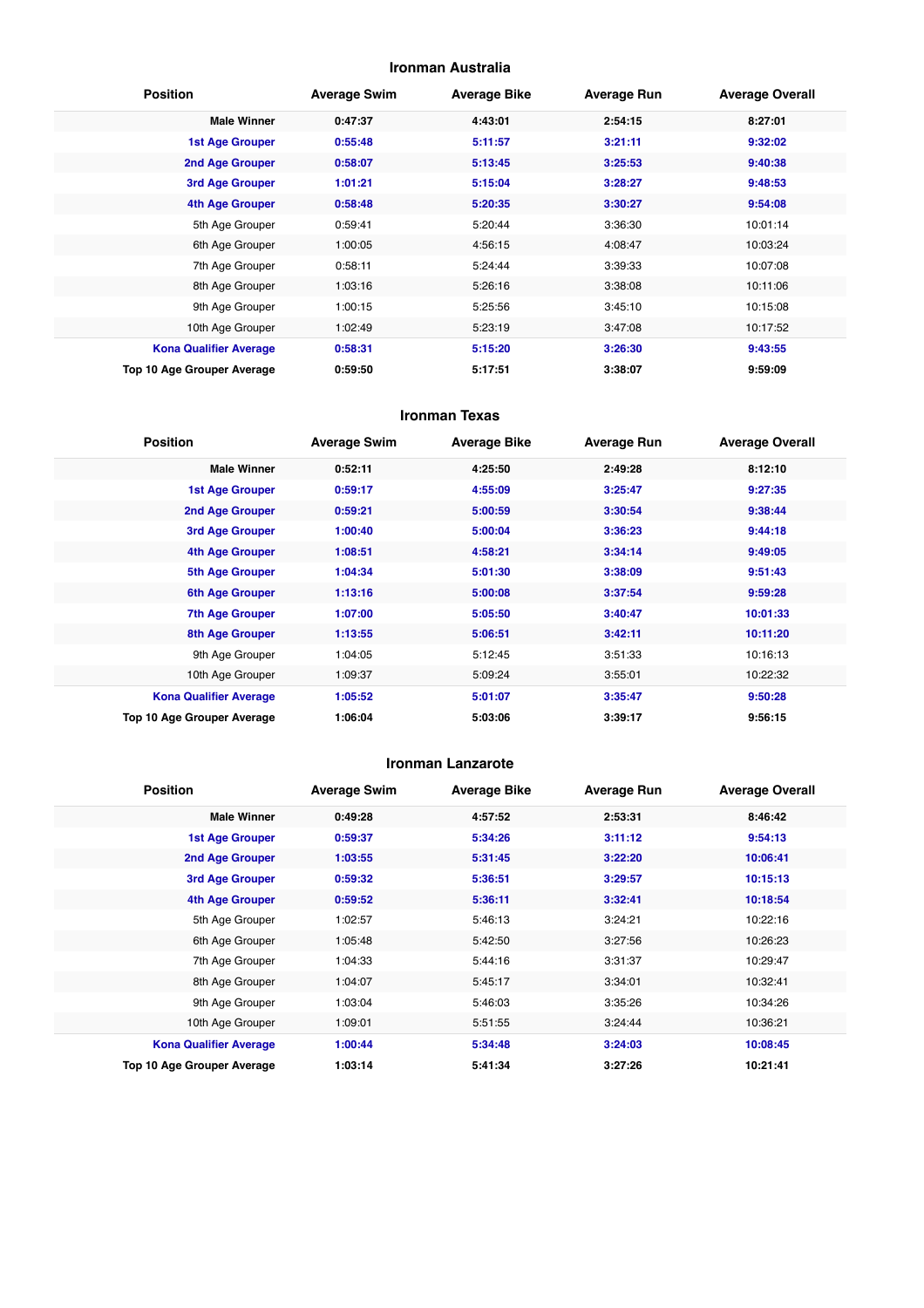## **Ironman Brazil**

| <b>Position</b>               | <b>Average Swim</b> | <b>Average Bike</b> | <b>Average Run</b> | <b>Average Overall</b> |
|-------------------------------|---------------------|---------------------|--------------------|------------------------|
| <b>Male Winner</b>            | 0:49:05             | 4:25:58             | 2:54:46            | 8:36:37                |
| <b>1st Age Grouper</b>        | 1:06:07             | 4:20:36             | 2:40:37            | 9:52:23                |
| <b>2nd Age Grouper</b>        | 1:00:24             | 4:35:07             | 3:10:03            | 10:01:11               |
| 3rd Age Grouper               | 1:02:56             | 4:36:37             | 3:13:10            | 10:08:57               |
| 4th Age Grouper               | 0:56:45             | 4:38:24             | 3:15:36            | 10:13:29               |
| <b>5th Age Grouper</b>        | 1:02:06             | 4:37:43             | 3:19:23            | 10:17:07               |
| 6th Age Grouper               | 1:02:23             | 4:42:25             | 3:58:03            | 10:20:18               |
| <b>7th Age Grouper</b>        | 1:08:33             | 4:42:17             | 3:12:34            | 10:21:46               |
| 8th Age Grouper               | 1:04:51             | 4:15:27             | 3:15:01            | 10:27:07               |
| 9th Age Grouper               | 1:02:27             | 4:44:50             | 3:23:42            | 10:29:10               |
| 10th Age Grouper              | 1:04:45             | 4:45:50             | 3:22:30            | 10:31:10               |
| <b>Kona Qualifier Average</b> | 1:02:45             | 4:36:10             | 3:15:38            | 10:10:44               |
| Top 10 Age Grouper Average    | 1:03:08             | 4:35:55             | 3:17:04            | 10:16:16               |

#### **Ironman France**

| <b>Position</b>               | <b>Average Swim</b> | <b>Average Bike</b> | <b>Average Run</b> | <b>Average Overall</b> |
|-------------------------------|---------------------|---------------------|--------------------|------------------------|
| <b>Male Winner</b>            | 0:50:18             | 4:46:51             | 2:48:07            | 8:30:38                |
| <b>1st Age Grouper</b>        | 0:58:58             | 5:12:01             | 3:20:49            | 9:39:43                |
| 2nd Age Grouper               | 0:59:13             | 5:21:06             | 3:21:22            | 9:50:08                |
| 3rd Age Grouper               | 1:02:42             | 5:22:57             | 3:21:32            | 9:55:46                |
| 4th Age Grouper               | 1:01:29             | 5:21:03             | 3:28:45            | 10:01:11               |
| 5th Age Grouper               | 1:02:11             | 5:24:48             | 3:28:42            | 10:05:11               |
| 6th Age Grouper               | 1:06:27             | 5:23:41             | 3:29:45            | 10:09:06               |
| 7th Age Grouper               | 0:57:54             | 5:30:28             | 3:27:54            | 10:13:06               |
| 8th Age Grouper               | 1:07:16             | 5:30:00             | 3:28:35            | 10:16:26               |
| 9th Age Grouper               | 1:05:46             | 5:25:59             | 3:36:31            | 10:18:23               |
| 10th Age Grouper              | 1:02:04             | 5:35:02             | 3:35:38            | 10:22:10               |
| <b>Kona Qualifier Average</b> | 1:00:36             | 5:19:17             | 3:23:07            | 9:51:42                |
| Top 10 Age Grouper Average    | 1:02:24             | 5:24:43             | 3:27:57            | 10:05:07               |

#### **Ironman Cairns**

| <b>Position</b>               | <b>Average Swim</b> | <b>Average Bike</b> | <b>Average Run</b> | <b>Average Overall</b> |
|-------------------------------|---------------------|---------------------|--------------------|------------------------|
| <b>Male Winner</b>            | 0:50:04             | 4:30:34             | 2:53:07            | 8:17:45                |
| <b>1st Age Grouper</b>        | 1:00:08             | 5:04:23             | 3:25:48            | 9:37:52                |
| <b>2nd Age Grouper</b>        | 1:02:07             | 5:07:24             | 3:24:44            | 9:41:33                |
| 3rd Age Grouper               | 0:59:18             | 5:11:50             | 3:30:38            | 9:48:16                |
| 4th Age Grouper               | 0:58:07             | 5:21:18             | 3:31:45            | 9:58:00                |
| 5th Age Grouper               | 1:02:41             | 5:11:49             | 3:41:04            | 10:03:39               |
| 6th Age Grouper               | 1:04:01             | 5:18:10             | 3:40:33            | 10:09:26               |
| 7th Age Grouper               | 1:10:54             | 5:14:54             | 3:40:07            | 10:12:24               |
| 8th Age Grouper               | 1:03:35             | 5:28:23             | 3:36:33            | 10:17:44               |
| 9th Age Grouper               | 1:07:59             | 5:16:20             | 3:47:15            | 10:20:25               |
| 10th Age Grouper              | 1:03:36             | 5:21:35             | 3:49:25            | 10:22:23               |
| <b>Kona Qualifier Average</b> | 1:00:31             | 5:07:52             | 3:27:03            | 9:42:34                |
| Top 10 Age Grouper Average    | 1:03:14             | 5:15:37             | 3:36:47            | 10:03:10               |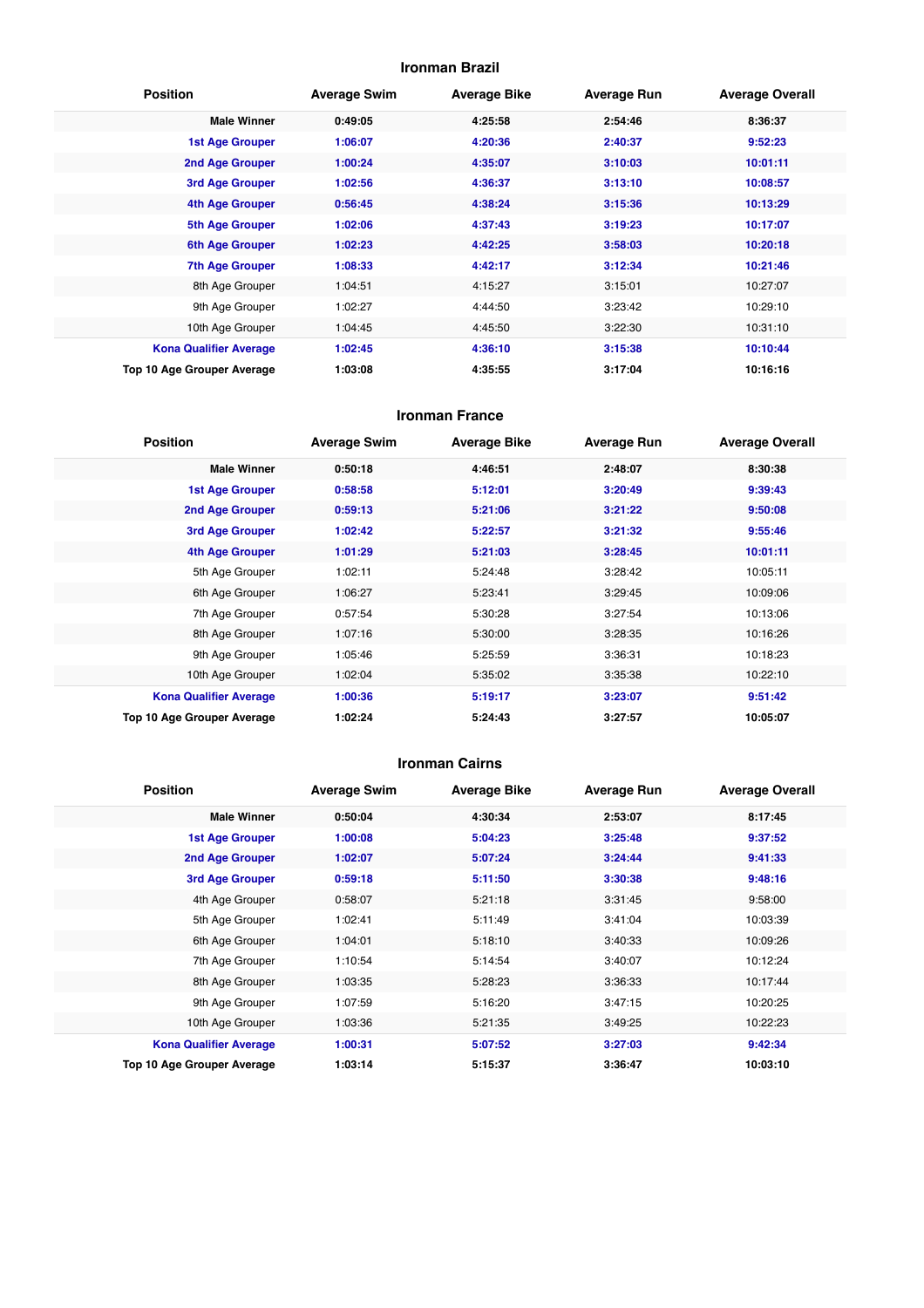## **Ironman Austria**

| <b>Position</b>               | <b>Average Swim</b> | <b>Average Bike</b> | <b>Average Run</b> | <b>Average Overall</b> |
|-------------------------------|---------------------|---------------------|--------------------|------------------------|
| <b>Male Winner</b>            | 0:47:35             | 4:22:02             | 2:46:46            | 8:00:21                |
| <b>1st Age Grouper</b>        | 0:59:48             | 4:54:47             | 3:13:33            | 9:14:24                |
| 2nd Age Grouper               | 1:00:45             | 4:55:50             | 3:18:23            | 9:22:00                |
| 3rd Age Grouper               | 1:03:06             | 4:51:29             | 3:22:59            | 9:25:12                |
| 4th Age Grouper               | 1:01:57             | 4:57:18             | 3:24:06            | 9:30:15                |
| 5th Age Grouper               | 1:00:55             | 4:54:50             | 3:29:59            | 9:32:55                |
| 6th Age Grouper               | 1:06:33             | 5:01:13             | 3:20:30            | 9:35:55                |
| 7th Age Grouper               | 1:05:43             | 5:01:58             | 3:24:33            | 9:39:37                |
| 8th Age Grouper               | 1:06:32             | 5:04:42             | 3:22:10            | 9:41:02                |
| 9th Age Grouper               | 1:04:21             | 5:00:11             | 3:31:34            | 9:43:05                |
| 10th Age Grouper              | 1:03:02             | 5:06:36             | 3:28:11            | 9:45:08                |
| <b>Kona Qualifier Average</b> | 1:01:18             | 4:54:51             | 3:21:48            | 9:24:57                |
| Top 10 Age Grouper Average    | 1:03:16             | 4:58:53             | 3:23:36            | 9:32:57                |

#### **Ironman Frankfurt**

| <b>Position</b>               | <b>Average Swim</b> | <b>Average Bike</b> | <b>Average Run</b> | <b>Average Overall</b> |
|-------------------------------|---------------------|---------------------|--------------------|------------------------|
| <b>Male Winner</b>            | 0:47:34             | 4:23:50             | 2:50:18            | 8:05:14                |
| <b>1st Age Grouper</b>        | 0:59:21             | 4:58:46             | 3:01:25            | 9:24:28                |
| <b>2nd Age Grouper</b>        | 1:02:34             | 4:57:54             | 3:03:52            | 9:28:23                |
| 3rd Age Grouper               | 1:03:42             | 5:01:20             | 3:04:14            | 9:33:18                |
| 4th Age Grouper               | 1:01:17             | 4:59:13             | 4:06:49            | 9:36:24                |
| 5th Age Grouper               | 1:04:59             | 5:05:49             | 3:05:25            | 9:39:52                |
| <b>6th Age Grouper</b>        | 1:06:04             | 5:02:01             | 3:10:28            | 9:42:37                |
| <b>7th Age Grouper</b>        | 1:03:56             | 5:01:28             | 3:12:30            | 9:44:36                |
| <b>8th Age Grouper</b>        | 1:04:10             | 5:07:27             | 3:57:48            | 9:46:18                |
| 9th Age Grouper               | 1:04:31             | 5:05:26             | 3:13:01            | 9:49:03                |
| 10th Age Grouper              | 1:02:00             | 5:07:45             | 3:14:53            | 9:50:46                |
| 11th Age Grouper              | 1:04:37             | 5:07:47             | 3:52:24            | 9:52:14                |
| <b>Kona Qualifier Average</b> | 1:03:23             | 5:03:11             | 3:22:04            | 9:40:43                |

## **Ironman UK**

| <b>Position</b>               | <b>Average Swim</b> | <b>Average Bike</b> | <b>Average Run</b> | <b>Average Overall</b> |
|-------------------------------|---------------------|---------------------|--------------------|------------------------|
| <b>Male Winner</b>            | 0:47:06             | 4:58:56             | 2:53:37            | 8:43:35                |
| 1st Age Grouper               | 1:00:19             | 5:29:16             | 3:15:24            | 9:51:43                |
| 2nd Age Grouper               | 1:07:19             | 5:38:37             | 3:26:49            | 10:21:22               |
| 3rd Age Grouper               | 1:05:05             | 5:44:02             | 3:34:05            | 10:31:07               |
| 4th Age Grouper               | 1:06:39             | 5:47:52             | 3:35:49            | 10:38:35               |
| 5th Age Grouper               | 1:06:51             | 5:50:19             | 3:40:21            | 10:45:42               |
| 6th Age Grouper               | 1:11:58             | 5:55:50             | 3:36:11            | 10:52:37               |
| 7th Age Grouper               | 1:08:19             | 5:57:57             | 3:42:35            | 10:58:01               |
| 8th Age Grouper               | 1:06:20             | 5:58:31             | 3:47:14            | 11:01:20               |
| 9th Age Grouper               | 1:12:19             | 6:00:19             | 3:42:03            | 11:04:02               |
| 10th Age Grouper              | 1:06:10             | 5:59:40             | 3:52:00            | 11:07:14               |
| <b>Kona Qualifier Average</b> | 1:04:51             | 5:39:57             | 3:28:02            | 10:20:42               |
| Top 10 Age Grouper Average    | 1:07:08             | 5:50:14             | 3:37:15            | 10:43:10               |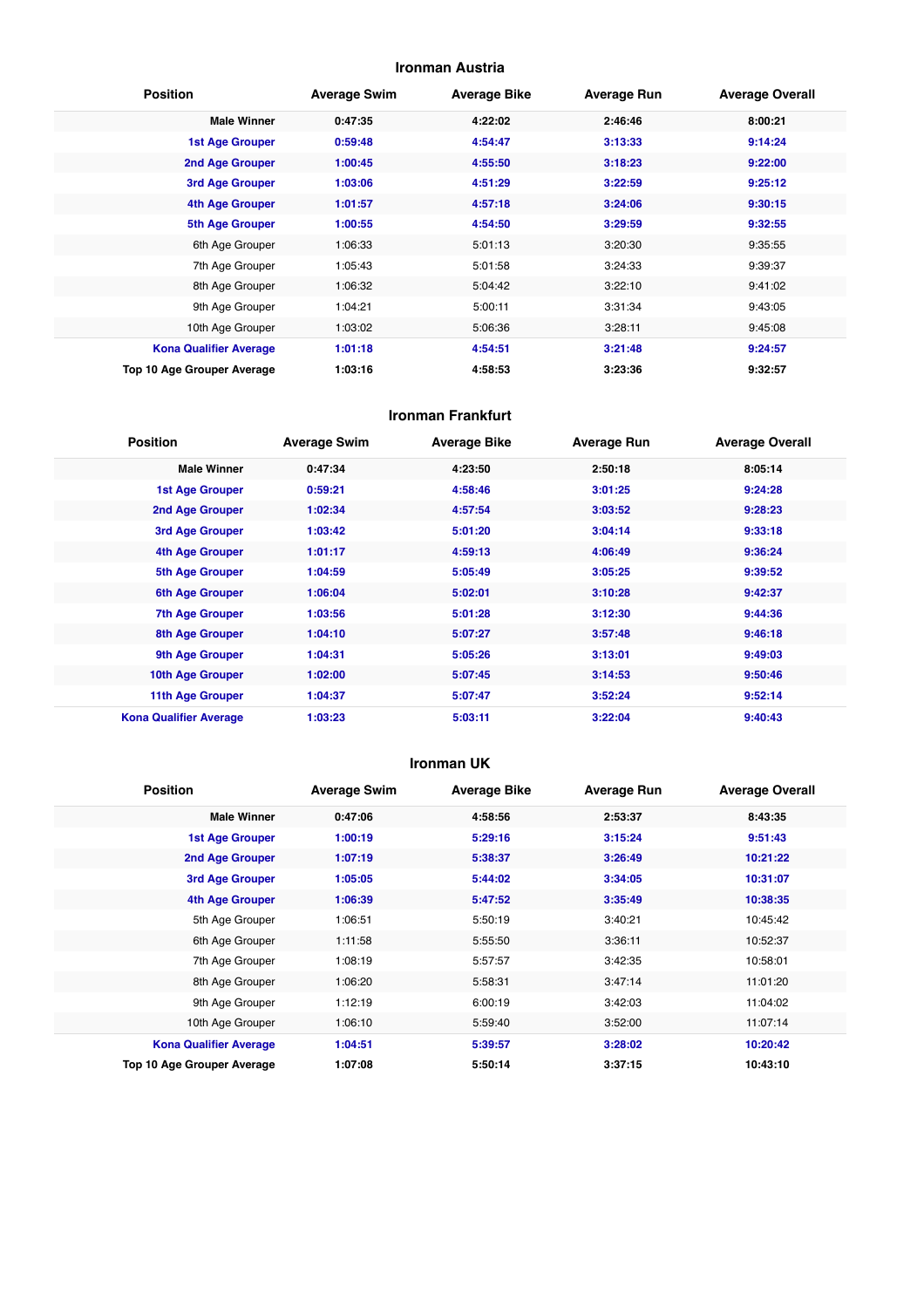## **Ironman Lake Placid**

| <b>Position</b>               | <b>Average Swim</b> | <b>Average Bike</b> | <b>Average Run</b> | <b>Average Overall</b> |
|-------------------------------|---------------------|---------------------|--------------------|------------------------|
| <b>Male Winner</b>            | 0:50:43             | 4:50:15             | 2:57:23            | 8:43:34                |
| <b>1st Age Grouper</b>        | 0:57:18             | 5:15:41             | 3:24:00            | 9:46:33                |
| 2nd Age Grouper               | 0:59:02             | 5:22:05             | 3:26:52            | 9:57:47                |
| <b>3rd Age Grouper</b>        | 0:58:18             | 5:23:11             | 3:32:17            | 10:04:23               |
| 4th Age Grouper               | 0:59:46             | 5:27:11             | 3:33:54            | 10:10:48               |
| 5th Age Grouper               | 0:58:24             | 5:39:56             | 3:20:29            | 10:15:27               |
| 6th Age Grouper               | 0:58:50             | 5:27:27             | 3:43:18            | 10:20:59               |
| 7th Age Grouper               | 0:59:25             | 5:33:30             | 3:42:07            | 10:25:21               |
| 8th Age Grouper               | 0:59:20             | 5:32:06             | 3:47:15            | 10:29:42               |
| 9th Age Grouper               | 1:03:04             | 5:36:18             | 3:41:37            | 10:33:04               |
| 10th Age Grouper              | 0:58:49             | 5:36:27             | 3:49:58            | 10:37:01               |
| <b>Kona Qualifier Average</b> | 0:58:36             | 5:22:02             | 3:29:16            | 9:59:53                |
| Top 10 Age Grouper Average    | 0:59:14             | 5:29:23             | 3:36:11            | 10:16:07               |

#### **Ironman Switzerland**

| <b>Position</b>               | <b>Average Swim</b> | <b>Average Bike</b> | <b>Average Run</b> | <b>Average Overall</b> |
|-------------------------------|---------------------|---------------------|--------------------|------------------------|
| <b>Male Winner</b>            | 0:53:56             | 4:32:06             | 2:53:03            | 8:21:35                |
| <b>1st Age Grouper</b>        | 1:02:04             | 5:00:34             | 3:18:36            | 9:25:31                |
| 2nd Age Grouper               | 1:03:09             | 5:04:04             | 3:25:43            | 9:37:51                |
| 3rd Age Grouper               | 1:03:18             | 5:06:24             | 3:27:57            | 9:42:42                |
| <b>4th Age Grouper</b>        | 1:05:54             | 4:38:54             | 3:28:43            | 9:45:35                |
| 5th Age Grouper               | 1:06:36             | 5:07:43             | 3:29:08            | 9:48:57                |
| 6th Age Grouper               | 1:05:17             | 5:10:23             | 3:31:30            | 9:52:03                |
| 7th Age Grouper               | 1:06:05             | 5:14:21             | 3:30:15            | 9:55:59                |
| 8th Age Grouper               | 1:08:06             | 5:16:48             | 3:29:52            | 9:59:56                |
| 9th Age Grouper               | 1:09:55             | 5:13:59             | 3:34:12            | 10:03:14               |
| 10th Age Grouper              | 1:05:29             | 5:17:26             | 3:37:14            | 10:05:06               |
| <b>Kona Qualifier Average</b> | 1:03:36             | 4:57:29             | 3:25:15            | 9:37:55                |
| Top 10 Age Grouper Average    | 1:05:35             | 5:07:04             | 3:29:19            | 9:49:41                |

#### **Ironman Canada**

| <b>Position</b>               | <b>Average Swim</b> | <b>Average Bike</b> | <b>Average Run</b> | <b>Average Overall</b> |
|-------------------------------|---------------------|---------------------|--------------------|------------------------|
| <b>Male Winner</b>            | 0:52:06             | 4:41:41             | 2:55:55            | 8:33:11                |
| <b>1st Age Grouper</b>        | 1:03:02             | 5:15:25             | 3:28:43            | 9:53:11                |
| 2nd Age Grouper               | 1:05:58             | 5:16:49             | 3:34:34            | 10:03:17               |
| 3rd Age Grouper               | 1:02:14             | 5:21:36             | 3:37:21            | 10:07:13               |
| 4th Age Grouper               | 1:04:32             | 5:19:46             | 3:41:06            | 10:12:06               |
| 5th Age Grouper               | 1:06:41             | 5:21:04             | 3:41:29            | 10:16:24               |
| 6th Age Grouper               | 1:06:02             | 5:21:10             | 3:44:56            | 10:19:44               |
| 7th Age Grouper               | 1:06:06             | 5:22:53             | 3:45:34            | 10:21:43               |
| 8th Age Grouper               | 1:06:03             | 5:29:40             | 3:39:29            | 10:23:06               |
| 9th Age Grouper               | 1:09:06             | 5:26:00             | 3:43:21            | 10:25:47               |
| 10th Age Grouper              | 1:04:09             | 5:25:20             | 3:50:43            | 10:27:32               |
| <b>Kona Qualifier Average</b> | 1:03:56             | 5:18:24             | 3:35:26            | 10:03:57               |
| Top 10 Age Grouper Average    | 1:05:23             | 5:21:58             | 3:40:44            | 10:15:00               |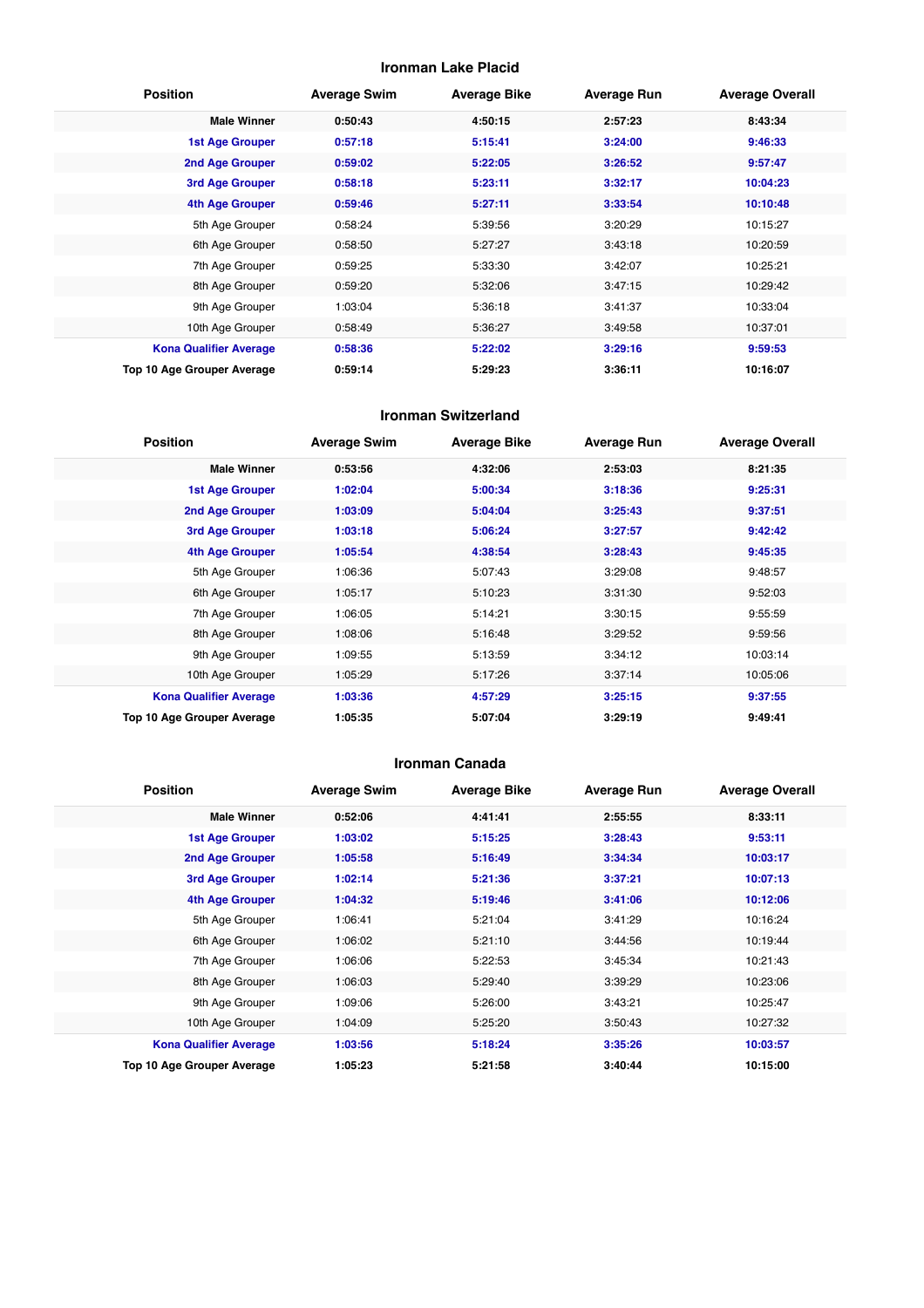## **Ironman Maastricht-Limburg**

| <b>Position</b>               | <b>Average Swim</b> | <b>Average Bike</b> | <b>Average Run</b> | <b>Average Overall</b> |
|-------------------------------|---------------------|---------------------|--------------------|------------------------|
| <b>Male Winner</b>            | 0:46:22             | 4:43:33             | 2:51:59            | 8:27:18                |
| <b>1st Age Grouper</b>        | 0:55:55             | 5:14:27             | 3:28:17            | 9:46:22                |
| 2nd Age Grouper               | 1:08:39             | 5:25:16             | 3:20:59            | 10:04:08               |
| 3rd Age Grouper               | 1:00:07             | 5:25:20             | 3:33:07            | 10:06:19               |
| 4th Age Grouper               | 1:06:09             | 5:16:55             | 3:40:06            | 10:10:31               |
| 5th Age Grouper               | 0:55:14             | 5:16:50             | 3:51:24            | 10:11:04               |
| 6th Age Grouper               | 0:56:59             | 5:24:23             | 3:43:24            | 10:11:44               |
| 7th Age Grouper               | 1:01:24             | 5:26:44             | 3:46:01            | 10:20:52               |
| 8th Age Grouper               | 0:59:44             | 5:29:13             | 3:45:23            | 10:22:21               |
| 9th Age Grouper               | 0:55:45             | 5:17:27             | 4:02:38            | 10:22:48               |
| 10th Age Grouper              | 1:01:43             | 5:25:28             | 3:47:11            | 10:23:22               |
| <b>Kona Qualifier Average</b> | 1:01:12             | 5:19:45             | 3:34:46            | 10:03:40               |
| Top 10 Age Grouper Average    | 1:00:09             | 5:22:12             | 3:41:51            | 10:11:57               |

#### **Ironman Boulder**

| <b>Position</b>               | <b>Average Swim</b> | <b>Average Bike</b> | <b>Average Run</b> | <b>Average Overall</b> |
|-------------------------------|---------------------|---------------------|--------------------|------------------------|
| <b>Male Winner</b>            | 0:55:43             | 4:27:22             | 3:03:06            | 8:32:53                |
| <b>1st Age Grouper</b>        | 1:01:35             | 4:34:56             | 3:16:08            | 9:00:15                |
| 2nd Age Grouper               | 1:03:57             | 4:50:46             | 3:28:21            | 9:31:18                |
| <b>3rd Age Grouper</b>        | 1:07:52             | 4:48:51             | 3:33:00            | 9:37:15                |
| 4th Age Grouper               | 1:10:03             | 4:55:05             | 3:34:37            | 9:49:14                |
| 5th Age Grouper               | 1:13:01             | 4:58:21             | 3:35:29            | 9:57:04                |
| 6th Age Grouper               | 1:06:16             | 5:00:59             | 3:45:16            | 10:00:49               |
| 7th Age Grouper               | 1:11:53             | 5:07:47             | 3:39:39            | 10:07:47               |
| 8th Age Grouper               | 1:09:01             | 4:56:13             | 4:00:51            | 10:15:07               |
| 9th Age Grouper               | 1:07:19             | 5:09:36             | 3:53:28            | 10:20:46               |
| 10th Age Grouper              | 1:12:44             | 5:02:04             | 3:58:52            | 10:23:10               |
| <b>Kona Qualifier Average</b> | 1:04:28             | 4:44:51             | 3:25:50            | 9:22:56                |
| Top 10 Age Grouper Average    | 1:08:22             | 4:56:27             | 3:40:34            | 9:54:16                |

#### **Ironman Sweden**

| <b>Position</b>               | <b>Average Swim</b> | <b>Average Bike</b> | <b>Average Run</b> | <b>Average Overall</b> |
|-------------------------------|---------------------|---------------------|--------------------|------------------------|
| <b>Male Winner</b>            | 0:49:39             | 4:29:16             | 2:49:12            | 8:11:09                |
| <b>1st Age Grouper</b>        | 0:59:49             | 4:55:00             | 3:15:18            | 9:15:03                |
| 2nd Age Grouper               | 1:02:40             | 4:53:07             | 3:25:46            | 9:27:00                |
| 3rd Age Grouper               | 1:09:25             | 5:01:52             | 3:19:32            | 9:36:45                |
| 4th Age Grouper               | 1:05:03             | 5:00:12             | 3:28:25            | 9:40:11                |
| 5th Age Grouper               | 1:07:30             | 5:01:33             | 3:29:02            | 9:43:48                |
| 6th Age Grouper               | 1:10:13             | 5:03:40             | 3:27:05            | 9:47:29                |
| 7th Age Grouper               | 0:57:14             | 5:07:10             | 3:39:16            | 9:48:49                |
| 8th Age Grouper               | 1:09:51             | 5:00:32             | 3:34:52            | 9:50:26                |
| 9th Age Grouper               | 1:06:38             | 5:06:52             | 3:33:30            | 9:52:51                |
| 10th Age Grouper              | 1:03:44             | 5:04:21             | 3:40:28            | 9:54:43                |
| <b>Kona Qualifier Average</b> | 1:04:14             | 4:57:33             | 3:22:15            | 9:29:44                |
| Top 10 Age Grouper Average    | 1:05:12             | 5:01:26             | 3:29:19            | 9:41:42                |